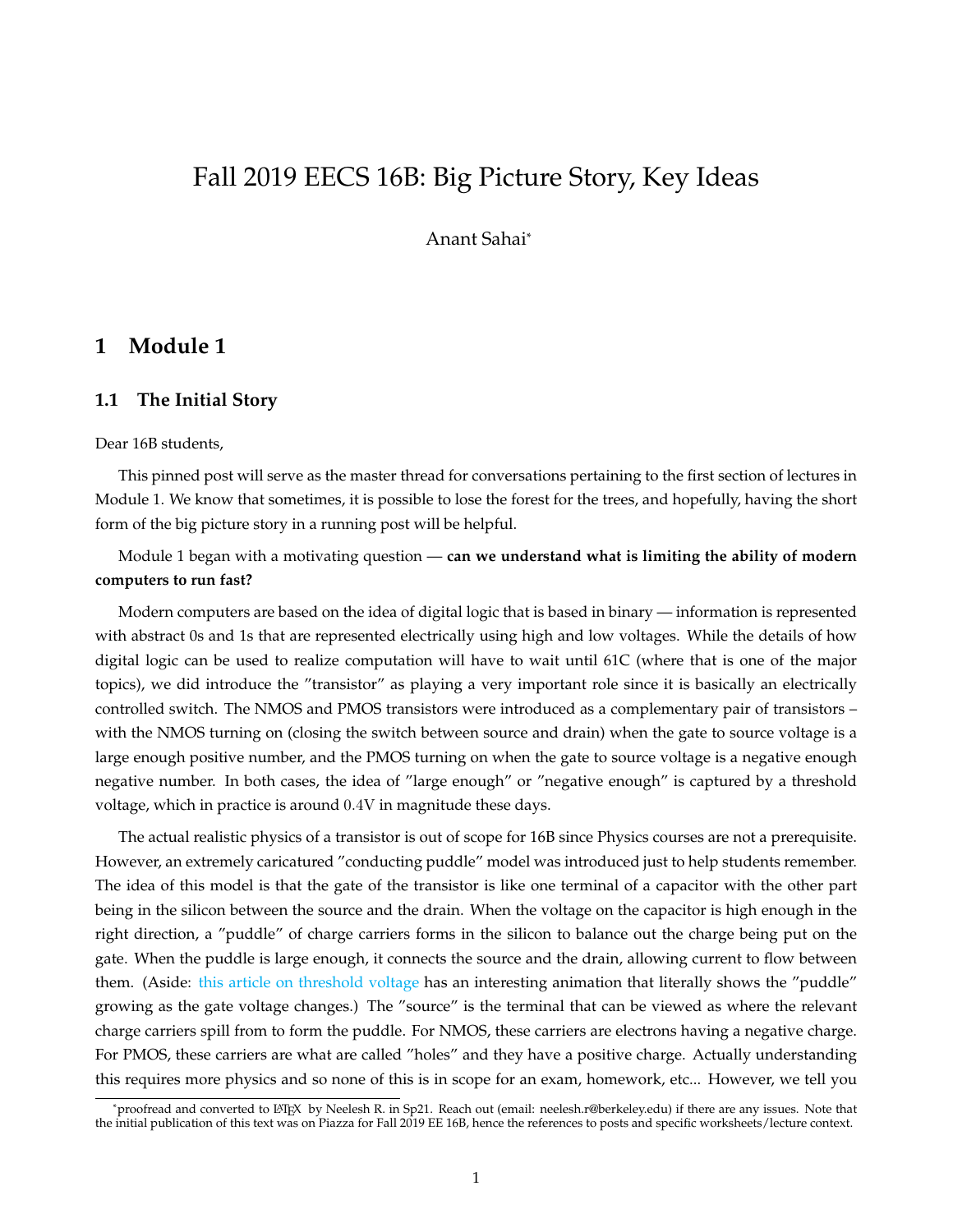this just because it might help some of you remember the difference between PMOS and NMOS.

The important things about transistors are two-fold (at this point in the course): We can build logic gates out of them. We showed how a PMOS connected to an NMOS could form the simplest logic gate: an inverter. When the input is high, the output is low. When the input is low, the output is high. This could be understood by looking at which transistors have turned their relevant switches on vs off. We can model the transistor in more detail as having a capacitor at the gate (connected to the source) and having a switch that either connects the source and the drain together through a resistor, or leaves them disconnected from each other.

This then let us understand the intuitive physical reason why computers can't run infinitely fast. To build sophisticated computations, logical gates must drive other logical gates. The states ("0" vs "1") of the inputs and outputs need to change. But these states are represented by finite amounts of charge sitting on these transistor gate capacitances. These charges must be put there (to get to a logical "1"), and removed to ground (to change into a logical "0"). This placing and removing of charge must happen through the finite resistance that occurs between the source and drain of the relevant transistor that has turned on. The current through the resistor will be finite because the voltages are finite, and thus there is a finite rate of change for the charge on the gate. Consequently, the voltage can't change too fast.

From this intuitive understanding, we sought out a more quantitative understanding. How exactly does the voltage behave as a function of time? In 16A, we always assumed that change happened "fast enough" when switches got toggled. But here, we care about the speed and so the function of time matters. To understand this, we wrote out the system of equations that governed a simple circuit (two inverters — one feeding the other) as far as the output voltage of the first inverter was concerned. We assumed that before the change it was high  $V_{DD}$ , and wanted to see what happens as it decays to zero after the input change.

Unlike in 16A, despite the fact that we had two elements (a resistor and a capacitor) in a loop and used KCL, we didn't get a solution immediately. (As we would have gotten had we connected a voltage source to a resistor in such a loop.) Instead, we got an equation that related the time derivative of the voltage to the voltage itself.  $\frac{d}{dt}V = -\frac{1}{2RC}V$ . Here, the "2" in the "2RC" comes from the fact that there are two capacitors that need to be discharged: the PMOS gate and the NMOS gate. In general, the "2C" will be the total capacitance that the logical gate driving the output needs to deal with. The more logical gates this output is driving, the bigger that term will be.

We mentioned that such things are called differential equations but represent something new — we haven't seen these things before.

Because the key objective in the 16 series is to better equip you with the tools needed to systematically think about new and previously unseen problems, we thought about how one could approach this. In the absence of certainty, one has to be willing to speculate and reason by analogy — even when there is not as yet any true justification for this analogy. In this case, we noticed that the voltage V is a function of time and hence can be thought of as a vector of sorts — we index into it by time. The  $-\frac{1}{2RC}$  is a constant and so the  $\frac{d}{dt}$  operation is playing the role of a matrix — it returns a function of time when given a function of time. After a quick reality check verifying that this Matrix analogy is plausible (it maps 0 to 0, distributes over addition, and commutes with scalar multiplication — the same properties of linearity that we saw in 16A matrices satisfied), we ventured the guess that it feels like we are looking for the relevant eigenvector of the  $\frac{d}{dt}$  operator.

At this point — still in speculation mode mind you — we remembered that  $\frac{d}{dt}e^t = e^t$  and in a way, this is the very *raison-d'etre* for the exponential function. It's the function whose derivative is itself. From an eigen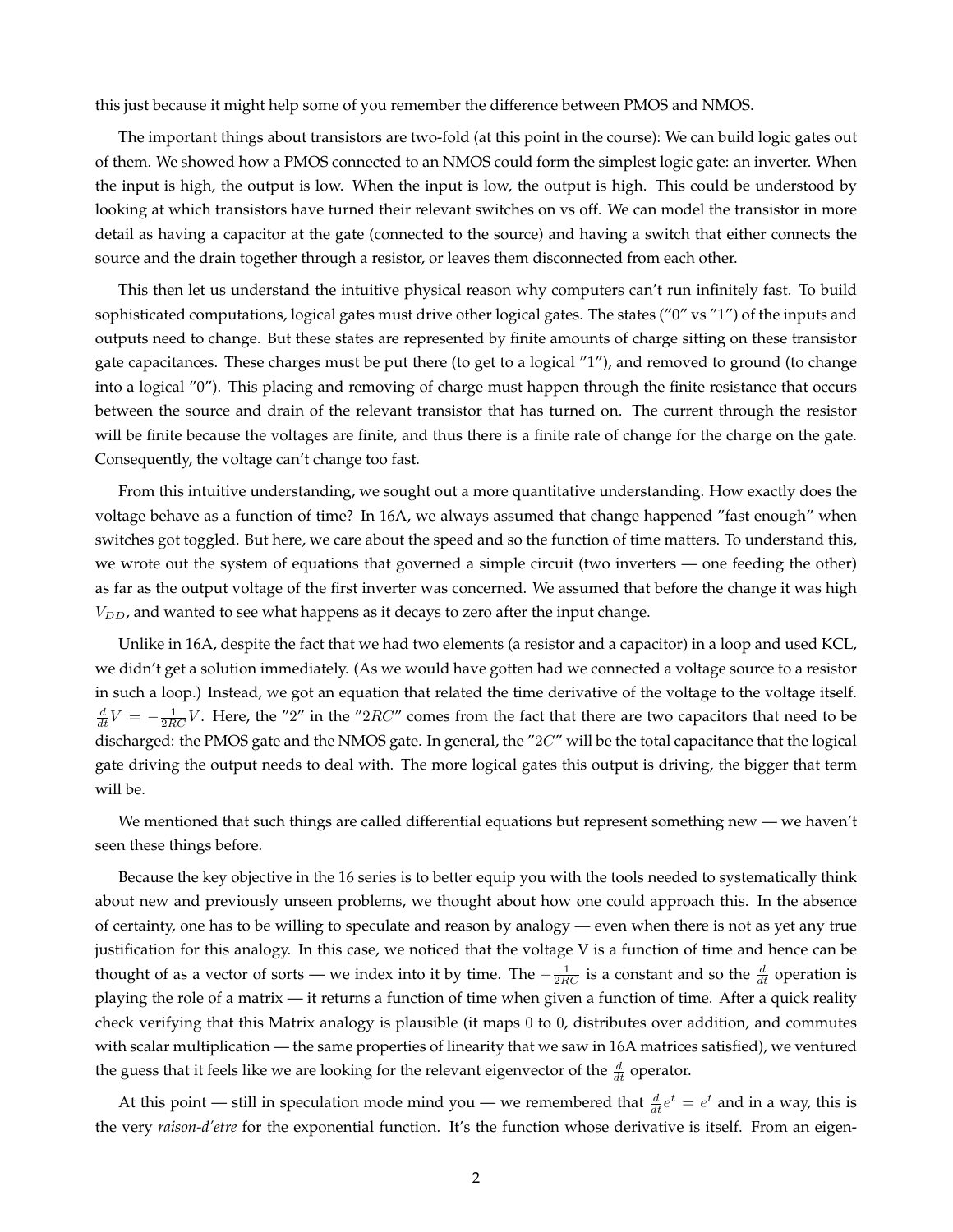value/eigenvector point of view, it's like an eigenvector for  $\frac{d}{dt}$  corresponding to the eigenvalue 1. Once we had grasped this thread, it was a straight shot to noticing that the chain rule in calculus tells us that  $\frac{d}{dt}e^{st} = se^{st}$ for any constant s and so  $e^{-\frac{1}{2RC}t}$  has the property of also being an eigenvector of  $\frac{d}{dt}$  that corresponds to eigenvalue  $-\frac{1}{2RC}$ . At this point, we could see that  $e^{-\frac{1}{2RC}t}$  is a possible solution, but because any constant multiple of an eigenvector is also an eigenvector, here we can see that any constant multiple  $Ke^{-\frac{1}{2RC}t}$  would also be a candidate solution to the differential equation  $\frac{d}{dt}V = -\frac{1}{2RC}V$ .

So which  $K$  should we choose? For this, we need to see if we have any other piece of information that we have not used yet. And indeed we do. We know that at time  $t = 0$ , the voltage in question was  $V_{DD}$ . This means that  $K = V_{DD}$  is our guess and we think that  $V(t) = V_{DD}e^{-\frac{1}{2RC}t}$  for  $t \ge 0$ .

Now, the status of all the previous reasoning is that of a kind of speculation. Systematic speculation, yes. But speculation nonetheless. We can check that our proposed solution satisfies the equations and everything that we know about the problem. But it still doesn't let us make a firm prediction for the actual behavior of the circuit.

This is because we don't know if there are other possible solutions to the same differential equation with the same initial condition. We saw in 16A that in general, just because we have a system of equations and a candidate solution — that doesn't meant that the solution necessarily reflects the underlying reality. The problem might actually be ambiguous as written (just as systems of linearly dependent equations can be ambiguous) even though it seems firm. We need a proof of uniqueness.

To try and show uniqueness, we need to think about some hypothetical  $y(t)$  that also satisfies the same differential equation. For ease of notation, we just looked at  $\frac{d}{dt}x(t) = \lambda x(t)$  with initial condition  $x(0) = x_0$ . We know that  $x_d(t) = x_0 e^{\lambda t}$  for  $t \ge 0$  solves this. It is a solution. But how do we know it is the only one? We have to consider a hypothetical  $y(t)$  that also solves this. Such a  $y(t)$  would have  $y(0) = x_0$  and  $\frac{d}{dt}y(t) = \lambda y(t)$ . How do we show that  $y(t)$  must be the same as  $x_d(t)$ ? We have many different things we could try. (And these different proof pathways and patterns will be exercised at different points in the course) The path we followed was inspired by the ratio path — to show two things are the same, you can show that their ratio is always 1.

We just considered  $y(t)e^{-\lambda t}$ . This is something that we want to be able to show must equal the constant  $x_0$ for  $t \geq 0$ . How can we show its constancy? We can look at the derivative. The derivative, by the product rule and chain rule, is  $\frac{d}{dt}y(t)e^{-\lambda t} = (\frac{d}{dt}y(t))e^{-\lambda t} - \lambda e^{-\lambda t}y(t) = \lambda y(t)e^{-\lambda t} - \lambda e^{-\lambda t}y(t) = 0$ . Since the derivative is always zero, it must be a constant. Which constant? We can just evaluate it at anywhere, so we pick 0 since that is where we know how to evaluate it.  $y(0)e^{-\lambda 0} = y(0) = x_0$ . So indeed, this is the constant  $x_0$ .

This proof told us that we have uniqueness of solutions for such differential equations. This means that we are free to guess the solutions by whatever means we want, and as long as they turn out to satisfy the differential equation and its initial conditions, they are guaranteed to be the unique solutions. Having a uniqueness theorem is liberating — because it means that we can use nonrigorous heuristics and other ways to guess, and get confidence in the results by simply checking. (This is different from how Gaussian elimination was derived in Gaussian elimination, every step was valid by construction and so the process of solving was itself a proof.)

Using this, we are now certain that  $V(t) = V_{D D} e^{-\frac{1}{2RC}t}$  does predict the behavior for  $t \ge 0$ . Here,  $\tau = 2RC$ defines the natural time-constant for this situation. That means  $\tau$  is the natural unit of time that governs the behavior. After one time constant, the output has dropped to  $e^{-1} \approx 0.37$  times its initial behavior. That means that if  $V_{DD} = 1$ V, and  $V_{th} = 0.4$ V, it means that after one time constant, the output voltage has dropped enough to be able to switch the behavior of the follow-on inverter. (Or more generally, the NMOS transistors at the bottom of the subsequent logical gate's inputs.)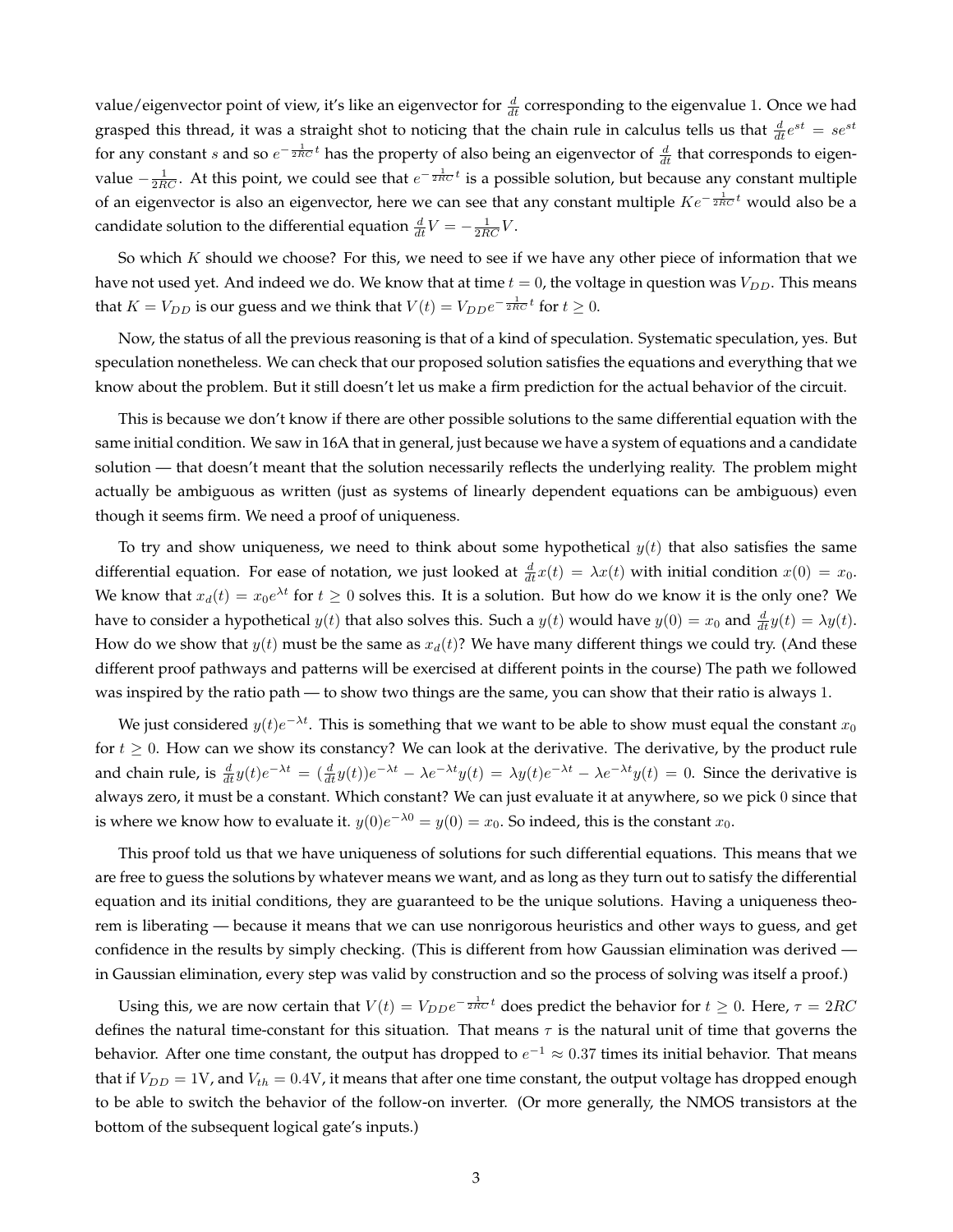Having seen this for the output of the inverter going from high to low, it is useful to see it for the other direction: going from low to high.

Setting up the circuit, we see that after the input to the inverter has gone low, the PMOS turns on while the NMOS turns off. This means that as far as the gate capacitances on the input to the next gate are concerned, they are connected through a resistor to the high voltage  $V_{DD}$ . The resulting differential equation for their voltage is now  $\frac{d}{dt}V(t) = \frac{1}{2RC}(V_{DD} - V(t))$  with initial condition  $V(0) = 0V$ . This is very close to the form that we know how to solve and for which we've proved a uniqueness theorem. The only problem is that we have this annoying  $V_{DD}$ − term. At this point, we can use the classic technique you know from your calculus courses — change of variables. We can define  $\tilde{V}(t) = V_{DD} - V(t)$  and then write our differential equation in terms of it. (In other word, make a definition that swallows the annoying term and hope that it goes away.) This gives us  $\frac{d}{dt}\tilde{V}(t) = -\frac{1}{2RC}\tilde{V}(t)$  with initial condition  $\tilde{V}(0) = V_{DD}$ . Notice that these steps of changing variables and reducing the problem to this form do not have the conceptual status of guesses — these are rigorous reversible steps. But now, we know how to solve this and are guaranteed uniqueness of the solution:  $\tilde{V}(t) = V_{DD}e^{-\frac{1}{2RC}t}$ for  $t \geq 0$ , which gives us  $V(t) = V_{DD}(1 - e^{-\frac{1}{2RC}t})$  for  $t \geq 0$ . A rising curve that converges to  $V_{DD}$  as expected.

At this point, we know how to solve any differential equation of the form:  $\frac{d}{dt}x(t) = \lambda x(t) + u$  with initial condition  $x(0) = x_0$ , for any constants u and  $\lambda$ . But this actually means that we can "stitch together" solutions to understand such differential equations even if the  $\lambda$  and u aren't strictly constant forever, but instead are constant for any specific durations. The initial condition of the next segment is wherever the differential equation's  $x(t)$  ended up at the end of the previous segment. We can grind out the solutions for such piecewise-constant problems.

In discussion, you saw how we can use this, together with what you know about limits and Riemann Integration, to guess a the solution where u is a nice-enough function of time. There were a few key steps. First, you decided to focus on what happened from one segment's endpoint to the endpoint of the following segment. Because this was a discrete chain, you could fold it into a sum that was comprehensible. Then, you looked at the terms in the sum and noticed that they were almost like a Riemann integral, except that you seemed to be missing the "width of the rectangles" term. By using a simple Taylor approximation of the only candidate term for this "missing width" term, you saw that indeed behaved exactly like the width when that width was small. Then, taking a limit, you got a Riemann integral to give a guess for a solution to  $\frac{d}{dt}x(t)=\lambda x(t)+u(t)$  with initial condition  $x(0) = x_0$ . Namely:  $x(t) = x_0 e^{\lambda t} + \int_0^t u(\tau) e^{\lambda(t-\tau)} d\tau$  for  $t \ge 0$ .

With this expression in hand, we could advance to the next phase of Module 1 (below).

#### **1.2 The Story Concludes...**

Dear 16B students,

This pinned post reflects the continuation of the story from above.

Once we had a basic understanding of scalar differential equations, at this point, we introduced the more holistic motivation and organizational principle behind all of 16B, including the rest of Module 1. We want to understand what is required to make cyborgs — the seamless blending of humans and machines to restore function and augment the abilities of people. This is a civilization-level undertaking, and one that we are far from being able to complete. However, it promises a lot of potential betterment of the lives of people with disabilities, injuries, etc. We used the example of a hypothetical brain-controlled prosthetic robot limb as a an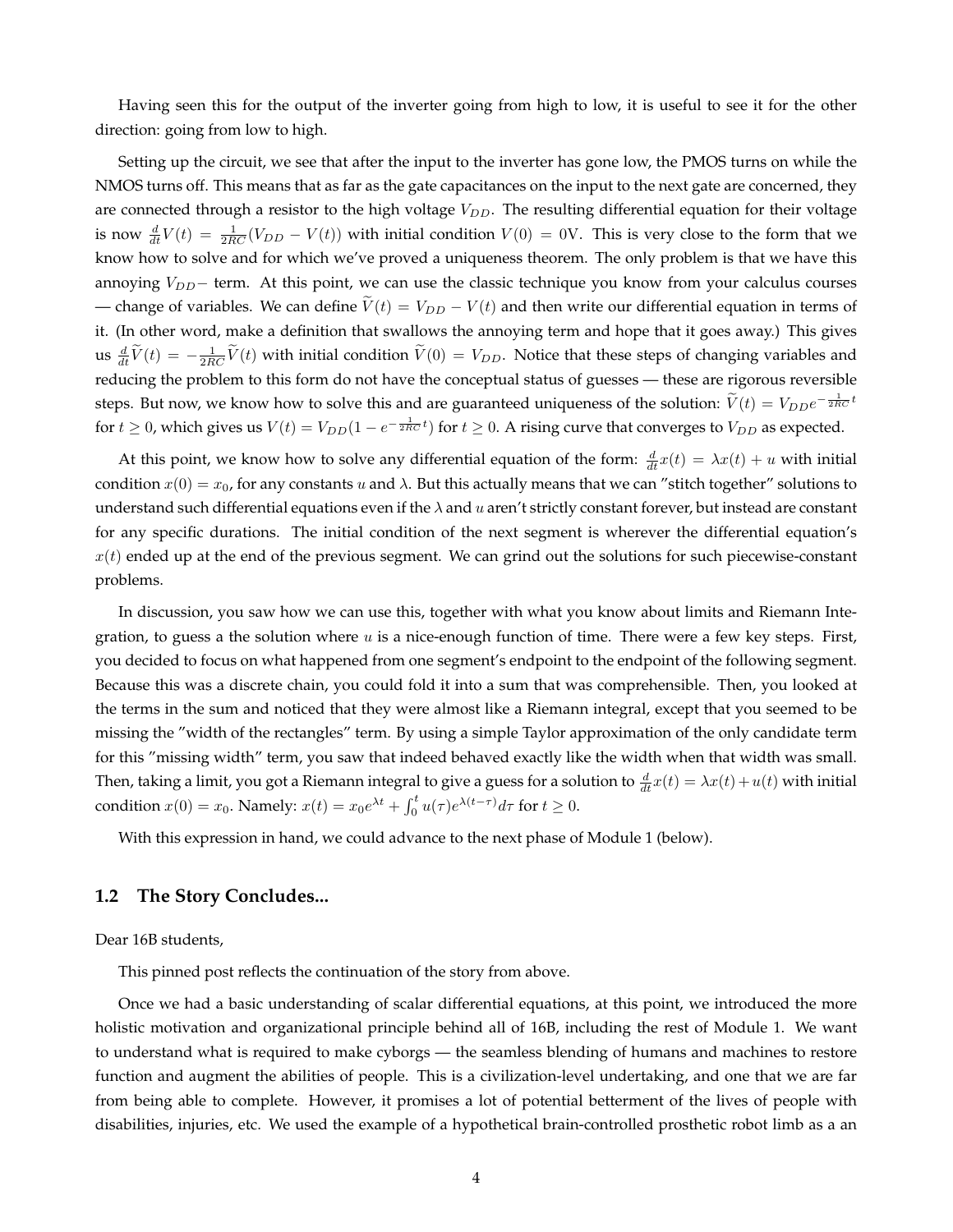example. We need to understand how to think about this problem. Namely, how we can extract signals from the brain, figure out a person's intentions, and then how to control the robot limb to do what we know the person wants. Ideally, we'd like to do this without having to have bulky and/or unsightly wires connecting the brain interface to the robot limb. Module 2 will deal with the understanding required to control the robot. Module 3 will deal with figuring out the intentions of the person. For the rest of Module 1, we will deal with getting signals from the brain. The robot car in lab is a caricature of a cyborg — sound signals play the role of neural signals and the car is like the robot arm. Figuring out what the person said is like figuring out intention.

In particular, we are concerned about the problem of interference — the electrical signals that we pick up from the brain will be contaminated with all the other stray electrical signals that are present in the environment — the 60Hz oscillation of the power mains in the wall, WiFi and cellular transmissions, etc. We need to \*filter\* out the undesired part. In doing this, analog circuits play an important role.

After all, we have just seen that a simple RC circuit is actually implicitly computing an integral just by its very nature. The question is whether this integral is good for anything. We studied the response to a cosine to see that we could indeed interpret the integral as doing something useful — the voltage on the capacitor seemed to be filtering for slower lower-frequency cosine waves while severely attenuating/shrinking any higher-frequency cosine that might be at the input voltage. It was behaving like a filter, that cared about how fastly or slowly varying a signal was.

But there is only so much that we can do with a single capacitor. So, to be able to build more interesting filters, we need to be able to understand circuits with more than one capacitor. So we setup a simple two capacitor circuit and saw that this gives rise to a nontrivial system of differential equations in which the rate of change of the voltage on each capacitor doesn't just depend on itself, but also on the the voltage on the other capacitor.

We saw that if we were somehow magically given a change of coordinates for our example, we could get the problem to decompose into two simpler problems — a purely scalar problem that we know how to solve, and a second scalar problem that has the solution of the first scalar problem as an input. This we also know how to solve.

In discussion, you started from the other side. Assume that you have a collection of independent scalar differential equations, and then see how a change of variables could make this very simple situation look more complicated. The change of variables made things look like you had a system of linear differential equations.

Then in lecture, the story continued from there. We asked how we could possible come up with the right change of variables ourselves. We talked about the idea of a coordinate changes, and drew one of the most important diagrams in this course:

"Original"

\n
$$
\vec{x}
$$

\n $\vec{x}$ 

\n $\overrightarrow{dt}$ 

\nTransformations

\n $V^{-1} \downarrow \uparrow V$ 

\n"Nice"

\n $\widetilde{\vec{x}}$ 

\n $\overrightarrow{\tilde{d}} = V^{-1}AV$ 

\n $\overrightarrow{dt}$ 

\n $\overrightarrow{dt}$ 

This showed how the "nice" coordinate system was in terms of the V-basis — namely that if  $V = [\vec{v}_1, \vec{v}_2, \cdots, \vec{v}_n]$ , then to get back into original coordinates, you just needed to multiply  $\vec{v}$  by V. The *i*-th coordinate of  $\vec{v}$ , namely  $\vec{v}[i]$  is what multiplies  $\vec{v}_i$  and so on. The above diagram applies no matter what V we choose.

To get the  $\widetilde{A}$  to have a nice form, we saw that it would be great to use an eigenbasis for V. Namely, suppose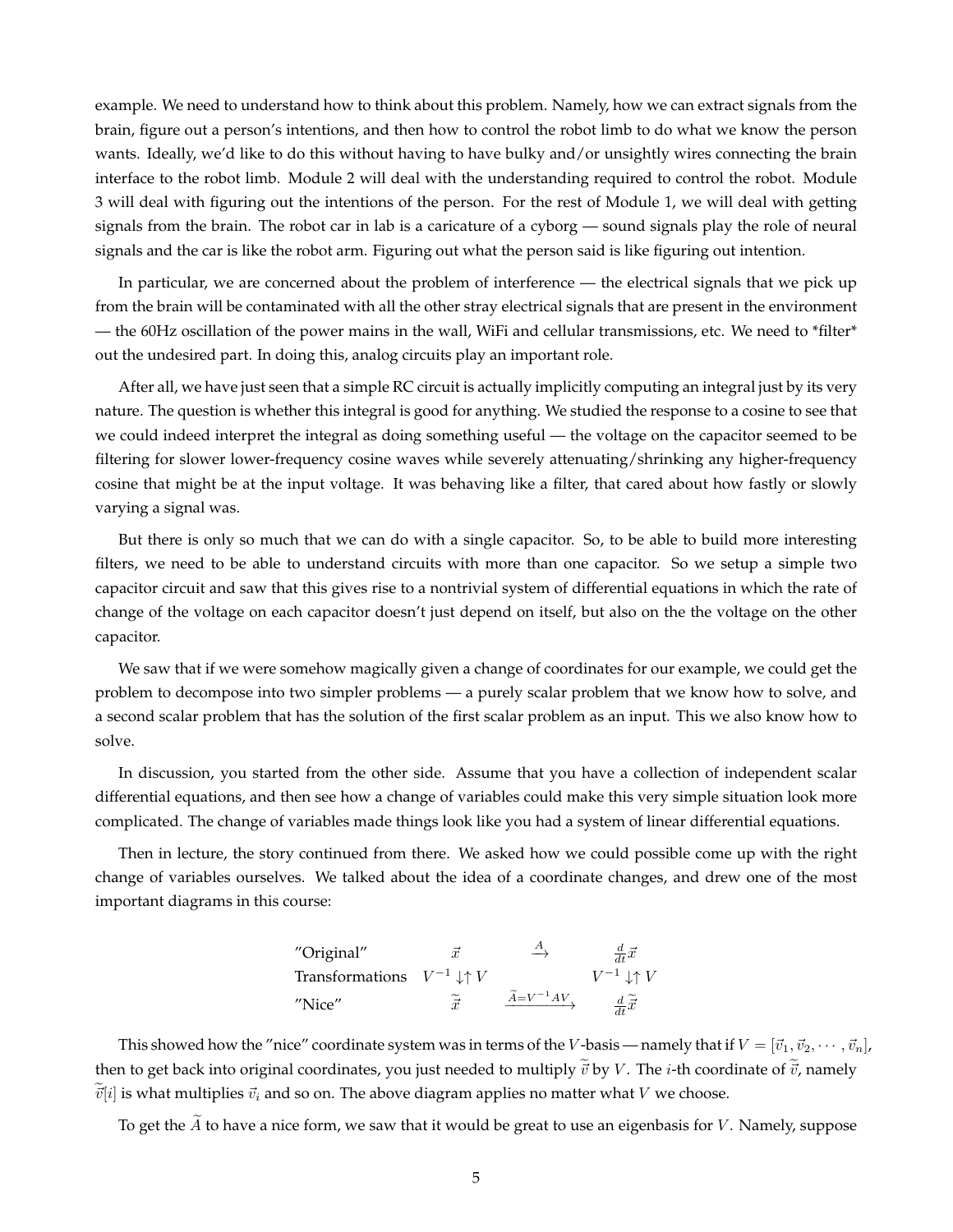that each of the  $\vec{v}_i$  was a nontrivial eigenvector of A with eigenvalue  $\lambda_i$  — that is to say,  $A\vec{v}_i = \lambda_i\vec{v}_i$  and moreover,

that all of the  $\vec{v}_i$  are linearly independent (so we can define  $V^{-1}$ ). Then  $\tilde{A} = V^{-1}AV =$  $\lceil$   $\lambda_1$  0  $\cdots$  0  $0 \lambda_2 \cdots 0$ . . . . . . . . . . . .  $0 \quad \cdots \quad \cdots \quad \lambda_n$ 1 =

 $diag(\lambda_1, \lambda_2, \ldots, \lambda_n).$ 

At that point, if we can find n linearly independent eigenvectors, then we have found a change of variables that reduces the problem to an independent collection of scalar differential equations. These we know how to solve!

In discussion, this technique was demonstrated on the example from the previous discussion. We saw how it is possible to discover an underlying "nice" basis using this eigenspace-finding technique.

From there, we continued our discussion by introducing the concept of an inductor. Initially, we simply motivated this by a mathematical/physical curiosity and desire for symmetry — we know that the capacitor is something that connects  $\frac{d}{dt}V(t)$  to the current  $I(t)$  through a proportionality constant C. Is there anything that does the reverse: have a changing current  $\frac{d}{dt}I(t)$  induce a voltage  $V(t)$  via a proportionality constant  $L$ ? Indeed there is and it is called an inductor. We handwaved that this is basically an electromagnet that stores energy in a magnetic field as compared to the electric field of a capacitor. Whereas a capacitor behaves like an open circuit when nothing is changing, an inductor behaves like a short when nothing is changing. No current vs no voltage.

Our differential equation solving tools allow us to handle circuits involving inductors in pretty much the same fashion as those involving capacitors — the only difference is that the derivative operation will be landing on a current and so that current will be a natural state to keep track of, just as the voltages on capacitors were natural state. As we explored this new circuit element, we saw something interesting emerge. When we looked at a circuit that consisted of just a capacitor and an inductor, the relevant system of differential equations had imaginary eigenvalues and complex eigenvectors! We just pushed forward anyway, and leveraged our understanding of change-of-coordinates. We used Euler's identity  $e^{j\theta} = \cos\theta + j\sin\theta$  to understand what the complex exponential solutions were doing, and thankfully, when we converted back to the original coordinate system, all of the imaginary parts cancelled away. We were left with simple sinusoidal oscillatory behavior. This oscillatory behavior was what is new — at a physical level, this emerges from energy moving from the electric field of the capacitor to the magnetic field of the inductor and back again, forever.

In discussion, we focussed on reviewing complex numbers and making sure that everyone understood that there is nothing scary about them, even in the context of differential equations and changing variables. The discussion also started students on the HW.

With our bag of tools now seemingly rich enough to analyze every kind of linear system of differential equations that we can construct out of circuits, we then faced a quandary. While we could in principle analyze any circuit's response to any input, we have no way of helping us do design. In 16A, we had seen that to do design, it is useful to have useful building blocks and to be able to understand them individually, as well as what happens when we compose them in ways that facilitate understanding of the composition. We have all the building blocks from 16A at our disposal (we can do voltage dividers, can use op-amps to buffer and to apply gain, as well as use op-amps to add voltages — basically we can do all the linear operations we want), but what we want is a way to have filtering-type behavior where certain signals of interest are treated differently than others. And we need this filtering to be comprehensible. With the differential-equation perspective, we just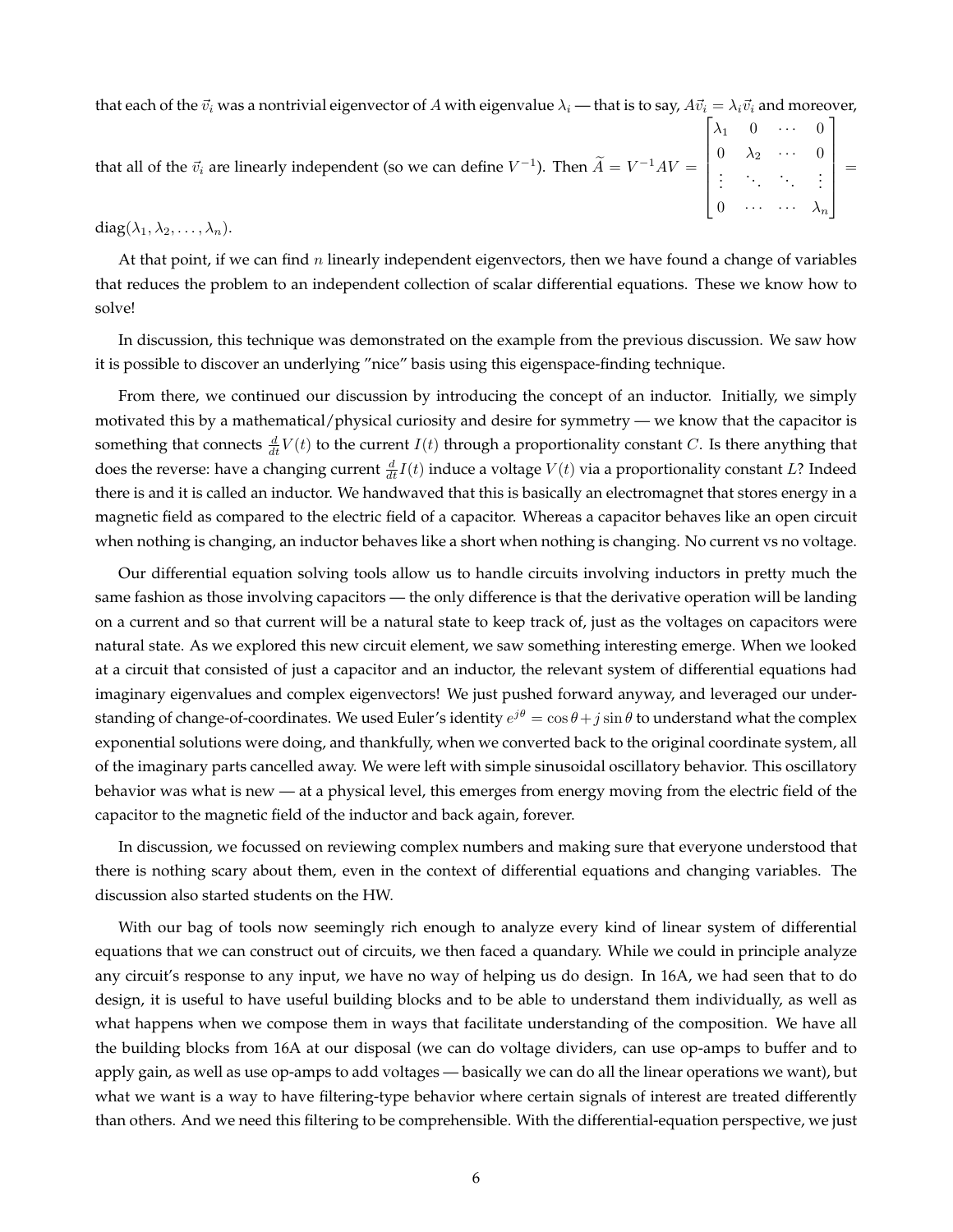know that we will get integrals that we can evaluate. Trial and error alone is too painful, so we needed a way to understand that ideally, would better let us leverage everything that we already know from 16A to do design.

To get something that we can understand, we are willing to accept limitations. After all our goal is to be able to do design. Once we have a candidate design, we can always get the computer to grind out the analysis of the differential equations and integrals with the kinds of inputs that we are actually dealing with, and then can fiddle/tweak it to be closer to what we want. Ease of use of the understanding is very important. We noticed that in the homework, we saw that when we applied an input  $u(t) = \tilde{u}e^{st}$  for  $t \ge 0$  to the (paradigmatic) scalar differential equation  $\frac{d}{dt}x(t) = \lambda x(t) + u(t)$ , when  $s \neq \lambda$ , we got a solution that looked like  $x(t) = Ke^{\lambda t} +$  $\frac{\tilde{u}}{s-\lambda}e^{st}$  for  $t\geq 0$ , where the constant K depended on the initial condition for  $x(0)$  as well as  $\tilde{u}, s, \lambda$ . But in the filtering context, we care about what happens as time goes on, so we saw that since  $e^{\lambda t} = e^{Re(\lambda)t}e^{jIm(\lambda)t} =$  $e^{Re(\lambda)t}(\cos(Im(\lambda)t)+j\sin(Im(\lambda)t))$ , that as long as  $Re(\lambda)< 0$ , this term will decay away in the long run. So, it seems that exponentials, when input into differential equations, end up coming out as the same exponentials.

To test this idea before developing it further, we decided to try this approach on an entire system of differential equations  $\frac{d}{dt}\vec{x}(t) = A\vec{x}(t) + \vec{u}(t)$  where we assumed that the time-varying  $\vec{u}(t) = \vec{u}e^{st}$  was a constant vector  $\vec{\tilde{u}}$  times a single exponential function of t. Then we guessed that the solution would be of the form  $\vec{x}(t) = \vec{\tilde{x}}e^{st}$ where  $\vec{\tilde{x}}$  is a constant vector. Plugging all this in gave us  $s\vec{\tilde{x}}e^{st}=A\vec{\tilde{x}}e^{st}+\vec{\tilde{u}}e^{st}$  where it is clear that we can just cancel all the  $e^{st}$  to get a system of linear equations  $s\vec{\tilde{x}}=A\vec{\tilde{x}}+\vec{\tilde{u}}$  which by collecting terms can be solved by  $\vec{\tilde{x}} = (sI - A)^{-1}\vec{\tilde{u}}$ . We noticed that this was going to work as long as the constant s was not an eigenvalue of A.

So we can reduce a system of linear differential equations driven by constant multiples of a single exponential function to simply solving a system of linear equations. But where do these systems of linear differential equations come from in the context of circuits? They come from writing out all the algebraic (KCL equations, resistor equations, op-amp equations, etc.) equations and element/branch differential equations corresponding to capacitors and inductors. Before now, we just treated the  $\frac{d}{dt}I_L(t)$  for inductors and the  $\frac{d}{dt}V_C(t)$  for capacitors as additional unknowns and got the system of differential equations by solving for these unknowns in terms of their non-differentiated counterparts. This eliminated most of the algebraic linear equations. (You can view this as doing the downward pass of Gaussian Elimination using an ordering of the variables so that the  $\frac{d}{dt} \cdot$  variables come second to last and their non-differentiated counterparts come last. Because there will be more unknowns than equations, Gaussian elimination will stop on the last  $\frac{d}{dt}$ -ed variable. Then, we can do a limited upward-pass (back-substitution pass) of Gaussian elimination to purge any dependence of one  $\frac{d}{dt}$ -ed variable on any other  $\frac{d}{dt}$ -ed variable. This gives rise to the system of differential equations in a systematic way — it is the lower block that remains after doing this back-substitution.) So why do we have to wait for the elimination before doing the guessed substitution? We can do it at the level of the individual element/branch equations themselves.

If we do that, we see that for an inductor, we start with  $V_+(t) - V_-(t) = L\frac{d}{dt}I(t)$  where  $V_+(t)$  is the voltage on the  $+$  node of the inductor,  $I(t)$  is the current flowing into that node (following passive sign convention), and  $V_-(t)$  is the voltage on the – node of the inductor. Substituting in  $V_+(t) = \tilde{V}_+e^{st}$ ,  $V_-(t) = \tilde{V}_-e^{st}$ ,  $I(t) = \tilde{I}e^{st}$ , we get  $\tilde{V}_+ - \tilde{V}_- = Ls\tilde{I}$ . This is exactly like a resistor, except with the s-dependent term Ls in place of the resistance  $R$ . This  $Ls$  is called the  $s$ -impedance of the inductor. Doing the same thing for a capacitor gives us  $\tilde{V}_+ - \tilde{V}_- = \frac{1}{Cs}\tilde{I}$ . This  $\frac{1}{Cs}$  is the s-impedance of the capacitor. This means that we can treat a general linear circuit driven by exponential inputs as an s-dependent resistive circuit, and analyze the whole thing using 16A-style techniques.

This is useful because any sinusoidal input can be viewed as a sum of complex exponentials, and thus using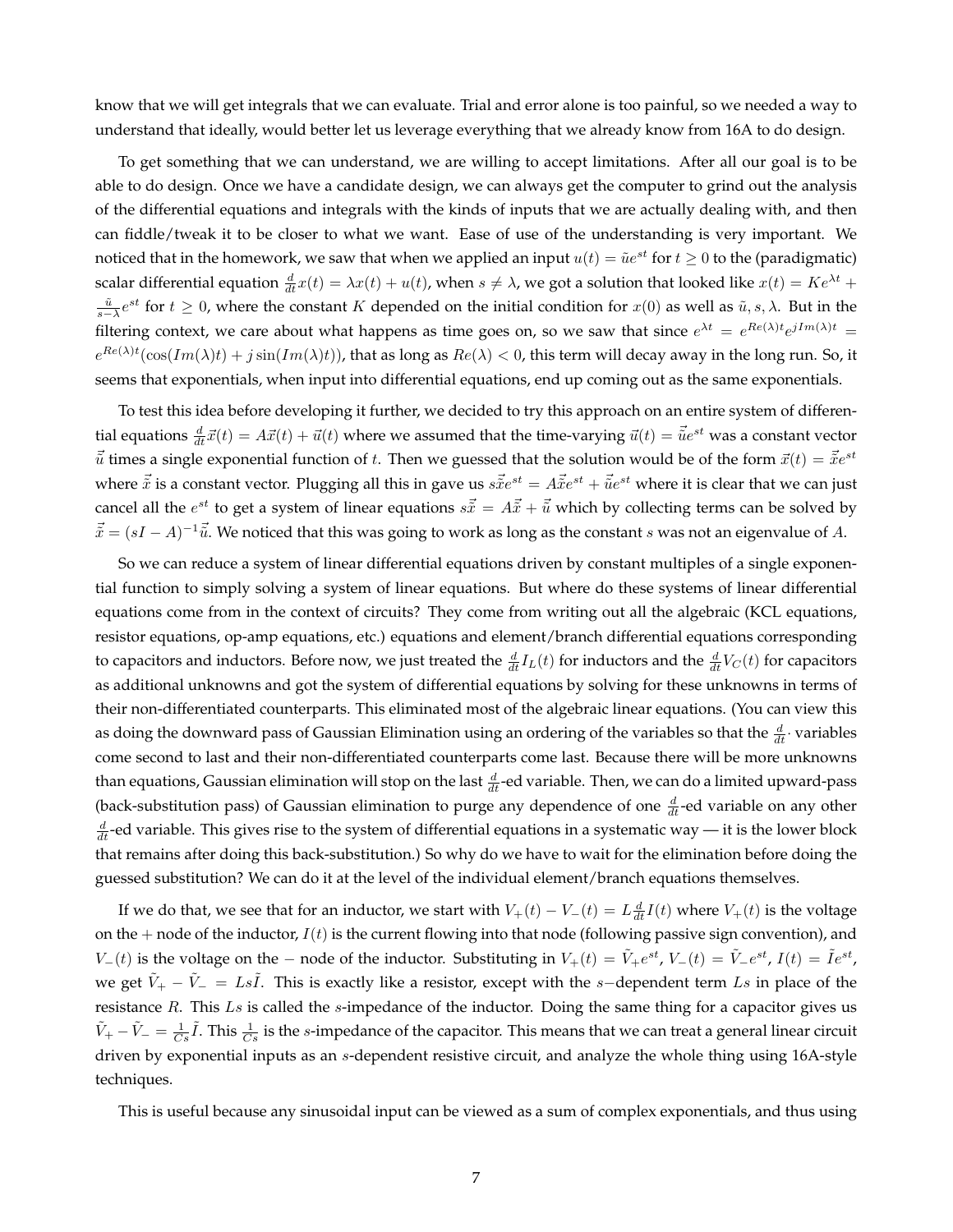superposition, we can in principle understand the behavior of any linear circuit in response to sinusoidal inputs. For a sinusoidal function  $u(t) = A\cos(\omega t + \phi) = (\frac{A}{2}e^{j\phi})e^{j\omega t} + (\frac{A}{2}e^{-j\phi})e^{-j\omega t}$ , this can further be simplified to  $u(t)=(\frac{A}{2}e^{j\phi})e^{j\omega t}+(\frac{A}{2}e^{j\phi})\cdot \overline{e^{j\omega t}}=(\frac{A}{2}e^{j\phi})e^{j\omega t}+(\frac{A}{2}e^{j\phi})e^{j\omega t}$ . We noticed that the two terms are complex conjugates of each other and this makes sense since the result must be real. Furthermore, the two coefficients multiplying  $e^{j\omega t}$  and  $e^{-j\omega t}$  are also complex conjugates of each other. This latter fact turns out to save us considerable work — we don't have to actually do superposition in practice. Because of the properties of complex conjugacy in relationship to phasors and impedances, itl turns out that simply understanding the response to the  $e^{j\omega t}$  part will tell us the whole story.

In discussion, we practiced some properties of complex conjugacy and did practice to understands the idea of impedances, as well as how these can be used to solve circuits. One of the key properties of complex conjugacy was the fact that the inverse  $(\bar{M})^{-1}$  of the conjugate  $\bar{M}$  of a matrix  $M$  was the conjugate  $\overline{M^{-1}}$  of its inverse  $M^{-1}.$ This thread was picked up in lecture to establish the main result. It suffices to define the phasors  $\tilde{A}$  corresponding to real sinusoidal inputs as being the coefficients of  $e^{+j\omega t}$  in the complex exponential representations of those sinusoids. Then, by defining phasor variables for every circuit quantity, we can solve for them by solving a single system of linear equations. Because the impedances of capacitors and resistances are purely imaginary, this means that the system matrix corresponding to the coefficients of  $e^{-j\omega t}$  is just the conjugate of the system matrix corresponding to  $e^{+j\omega t}$ .

Lecture then continued with the introduction of transfer functions — looking at the (complex) ratio of output quantity phasors to input quantity phasors. This is generally a frequency-dependent quantity since the capacitors and inductors have frequency-dependent impedances, and hence the  $M$  matrix will have frequency dependent entries. The ratio is useful because it allows us to build more complicated filters out of simpler ones by simply cascading them together, as long as we put the appropriate buffers in between to prevent loading effects. The ratios will then multiply together. This desire to support composition by multiplication also led to the natural way to visualize transfer functions using Bode plots — log plots of the magnitude of the transfer function and linear plots of the phase (because phase by its nature is already logarithmic — it add up when you multiply complex numbers). The horizontal axis is typically also in log scale just to be able to encompass the many orders of magnitude of frequencies that are usually relevant.

We also saw and analyzed a simple RC lowpass filter. This was the circuit that inspired us to think about sinusoids as potentially a convenient set of inputs to look at in the first place. It is called a lowpass filter because the voltage across the capacitor tends to faithfully preserve low-frequency sinusoids while being much smaller for higher-frequency ones. The specific frequency which qualitatively seems to demarcate the boundary between low and high frequencies is  $\frac{1}{RC}$  radians/sec. This is the frequency at which the magnitude response of the filter is  $\frac{1}{2}$  $_{\overline{2}}$  and is also where qualitatively, the Bode plot seems to begin curving significantly on the classic log-log Bode plot. This is also the frequency at which the magnitude of the (purely imaginary) impedance of the capacitor is the same as the magnitude of the (purely real) resistance  $R$ .

In discussion, we then practiced doing phasor analysis and saw how the log-scale of Bode plots facilitated composition.

In the final lecture, we did an example of filter design for a concrete problem —- removing 60Hz noise and 60kHz noise while preserving a desired signal that was around 600Hz. By cascading simple lowpass and highpass filters (with buffers in between), our goals could be achieved. Here, we talked about the simple highpass filter that considered the transfer function from the input to the voltage across the resistor in an RC circuit rather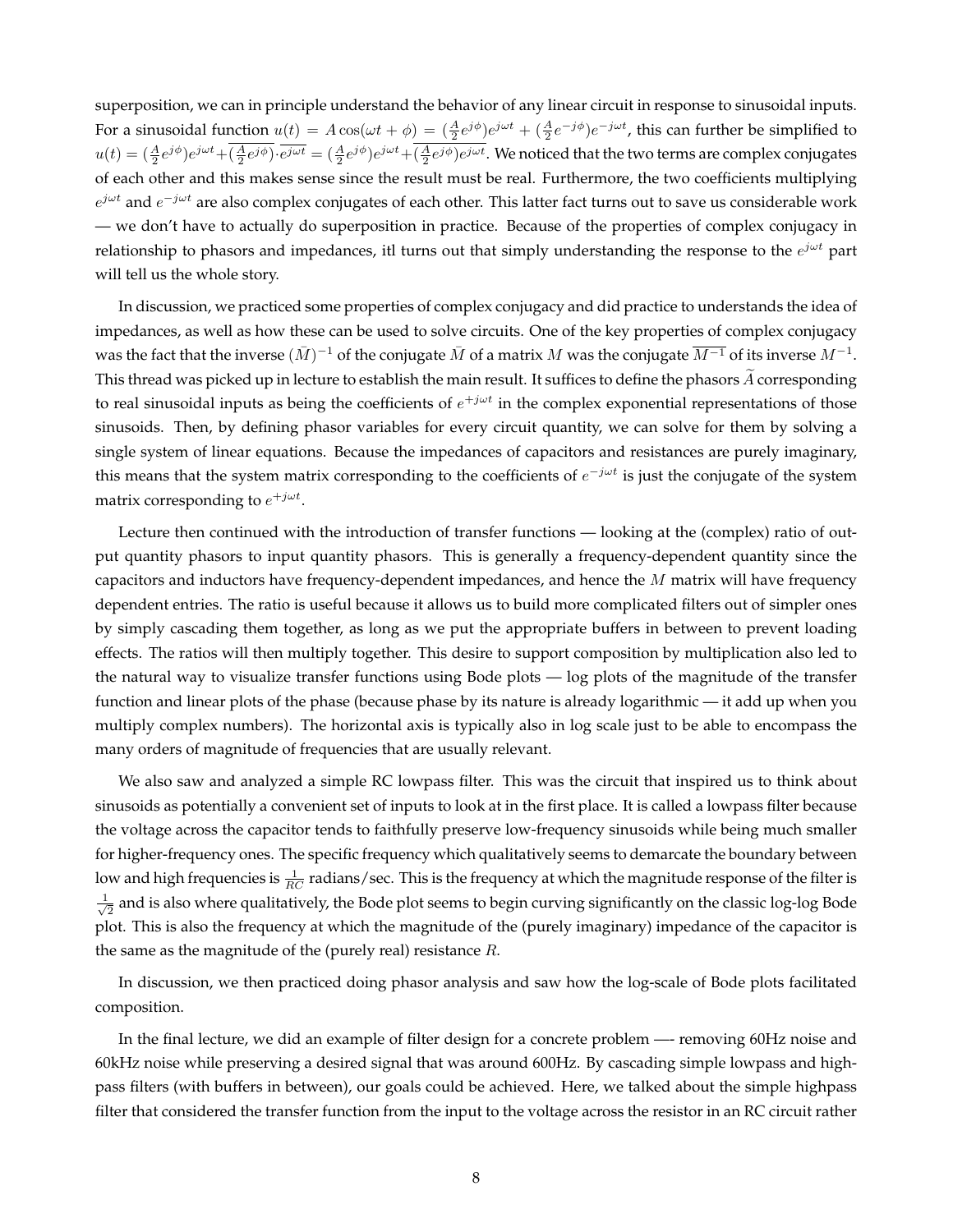than the voltage across a capacitor. We saw that the transfer function for the lowpass filter was  $H_L(j\omega) = \frac{1}{1+j\frac{\omega}{\omega_0}}$ where  $\omega_0 = \frac{1}{RC}$  is the cutoff frequency. Similarly, for the highpass filter, it was  $H_H(j\omega) = \frac{1}{1-j\frac{\omega_0}{\omega}}$ .

We also introduced a basic design paradigm for filters. First, convert all the relevant frequencies into radians per second. Second, figure out where you want to put the cutoff frequencies. These should be in-between the desired and undesired signals. When things are spaced closely together in frequency, the geometric means of frequencies are a reasonable choice. When they are far apart, then staying a factor of 10 away from the desired signals, but toward the undesired signals is usually a safe choice. For our example, things were close and so we stuck to the geometric means.

We saw that we couldn't get our desired rejection of noise (100 times for the 60Hz and 50 times for the 60kHz) without cascading filters. And ended up cascading two lowpass filters (cutoffs at 6kHz) and four highpass filters (cutoffs at 191Hz — between 60Hz and 600Hz). This worked for the case, but the need to cascade four highpass filters in this case already indicated that this methodology wouldn't easily support cases where the desired signals were somewhere close in frequency to undesirable interference.

For those cases, we needed to leverage the power of inductors. We saw that an inductor and a capacitor in series have a favored natural resonant frequency at which the series combination has zero impedance! This is because the impedances combine to be  $j(L\omega - \frac{1}{C\omega})$ . So at  $\omega = \sqrt{\frac{1}{LC}}$ , the series impedance is zero. That allowed us to use an RLC circuit to notch out an undesirable signal — say at 60Hz. Meanwhile, further away in frequency, the impedance is not zero for the LC combination and so by choosing a resistance  $R$  that is low enough, the frequency selectivity around the natural frequency can be made as tight as desired.

In addition to notching out undesireable signals, such resonant filters can be used to select for certain desired ones as well. This is accomplished by taking the transfer function to be to the voltage drop across the resistor. When the LC are resonating, all the input voltage drops across the resistor. But once you are far-enough away from that natural frequency, the resistance  $R$  will be dwarfed by the LC series impedance and consequently, most of the voltage drop will not be across the resistor.

In discussion, we will explore the resonant RLC filter in more detail.

At this point however, we have learned enough to be able to fulfill our Module 1 design objective — we can make circuits that will filter our signals for us and take us one step closer on the road to cyborgs!

### **2 Module 2**

### **2.1 The Story So Far...**

In Module 1: we learned how to analyze systems of differential equations with constant coefficients, with and without inputs. We saw how the eigenvalues (once we placed the system into vector matrix form) determined all the key behaviors. To solve, we basically took the system into a coordinate system that was as close to diagonal as possible and then reduced to a collection of scalar problems that could essentially be solved one at a time. For circuits with capacitors and inductors and other linear elements, this quickly grows unwieldy by hand and uninsightful (which eigenvalues matter most? where are they coming from?) — so we developed transfer function techniques by means of phasor domain. Phasor domain allowed us to sidestep the differentialequation nature of circuits and just deal with linear systems of equations. Using transfer functions and basic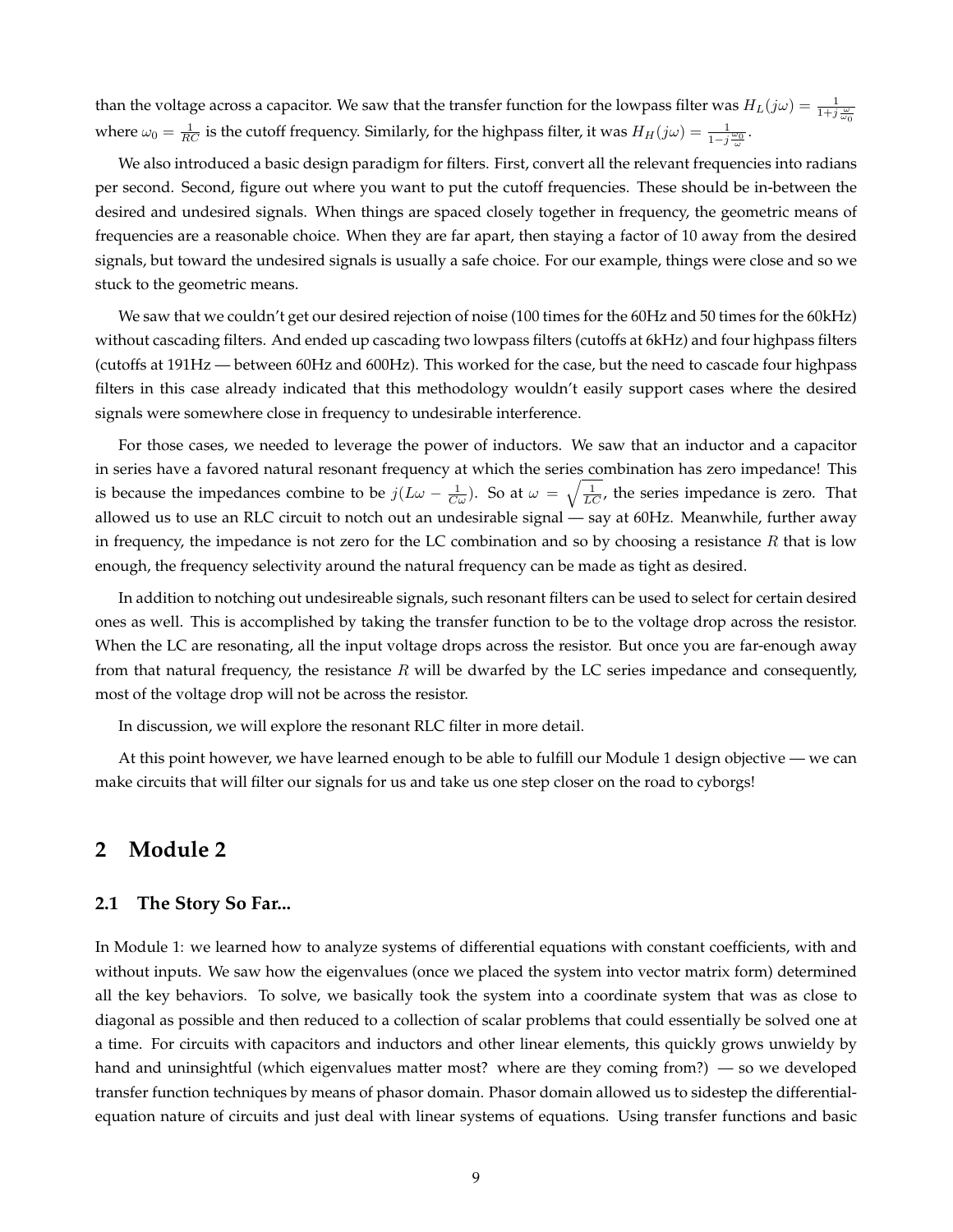building blocks like buffers, RC lowpass filters, CR highpass filters, LR highpass filters, RL lowpass filters, and LCR bandpass as well as RLC notch filters; we could filter out signals based on their frequencies. Here, the log-scale plots of magnitude and phase response help us understand the composition of building blocks.

In Module 2: we are studying what it takes to control systems of differential equations using their inputs to make them behave the way we want them to. In lab, you'll be making a robot car go straight. We won't be using phasor domain or transfer functions, but we will be building very strongly upon the differential equations, eigenvector, and coordinate-change philosophy that we have developed in Module 1. Mathematically, one of the new themes that will start to recur is recursion and arguments by induction. This is another piece of mathematical maturity that we want to build along the way.

We saw that because we wanted to be able to use computers and microcontrollers to control such systems, it is useful to be able to sample them every ∆ seconds using piecewise-constant inputs and view everything as evolving in discrete time. Here, the next realization of the state that we will see is a function of the current state, the inputs, and some potential disturbance  $\vec{w}(t)$ . In this module, the disturbance becomes important because we don't necessarily fully trust our models to infinite decimal digits of accuracy, but still want to more or less make the real world systems do what we want. The resulting discrete-time model of the form:  $\vec{x}_d(t + 1)$  =  $A_d\vec{x}_d(t) + B_d\vec{u}(t) + \vec{w}(t)$  is often called a difference equation or a recurrence relation with discrete time t that moves in increments of 1 time unit (corresponding to a real-world time-step of ∆ seconds.).

We can then ask the kinds of basic questions that we asked at the beginning of 16A. When is it even possible to get the system we want to do what we want? Do we have enough control inputs? We saw that it was definitely possible for there to exist dimensions of the system that we were unable to influence through the choice of control inputs. And more intriguingly, by allowing ourselves a little bit of extra flexibility in time, we could sometimes get the state to go where we want even though there were more dimensions of state than we had dimensions of control input.

In discussion, we talked more about the sampling process that maps a continuous-time differential equation to a model that represents the discrete-time system that the digital-computer-based controller is effectively interacting with. In particular, we went through the vector matrix case where we need to change coordinates to get to a nice eigenbasis. This allowed us to convert to a discrete-time system. We also saw more about how we can control such discrete-time systems by means of an example where it is clear that multiple time steps allow us to reach any state that we want.

We developed the concept of controllability (grows out of the Segway problem from  $16A -$  in a way this whole module grows out of that single problem) that told us that we don't necessarily need to have  $n$  immediate degrees of freedom that we can independently actuate in order to eventually control an  $n$ -dimensional state. Instead, the known time-evolution dynamics of the system allows us to plan and use the past controls to help us. This could be checked by looking at the rank of a particular matrix:  $[B, AB, A^2B, \ldots, A^{n-1}B]$  where we used induction arguments to establish this test, and systematic thinking to discover it. Induction arguments are an important part of mathematical maturity, and in Module 2, we will build up some facility with induction thinking only assuming the base that students should have from high-school or community college (see [here](https://www.cde.ca.gov/ci/ma/cf/documents/mathfwmathematics3jl.pdf) and [here](https://hs-articulation.ucop.edu/guide/a-g-subject-requirements/c-mathematics/) for our view).

Our goal remains being able to get real world systems to reliably do what we want — but we face three obstacles: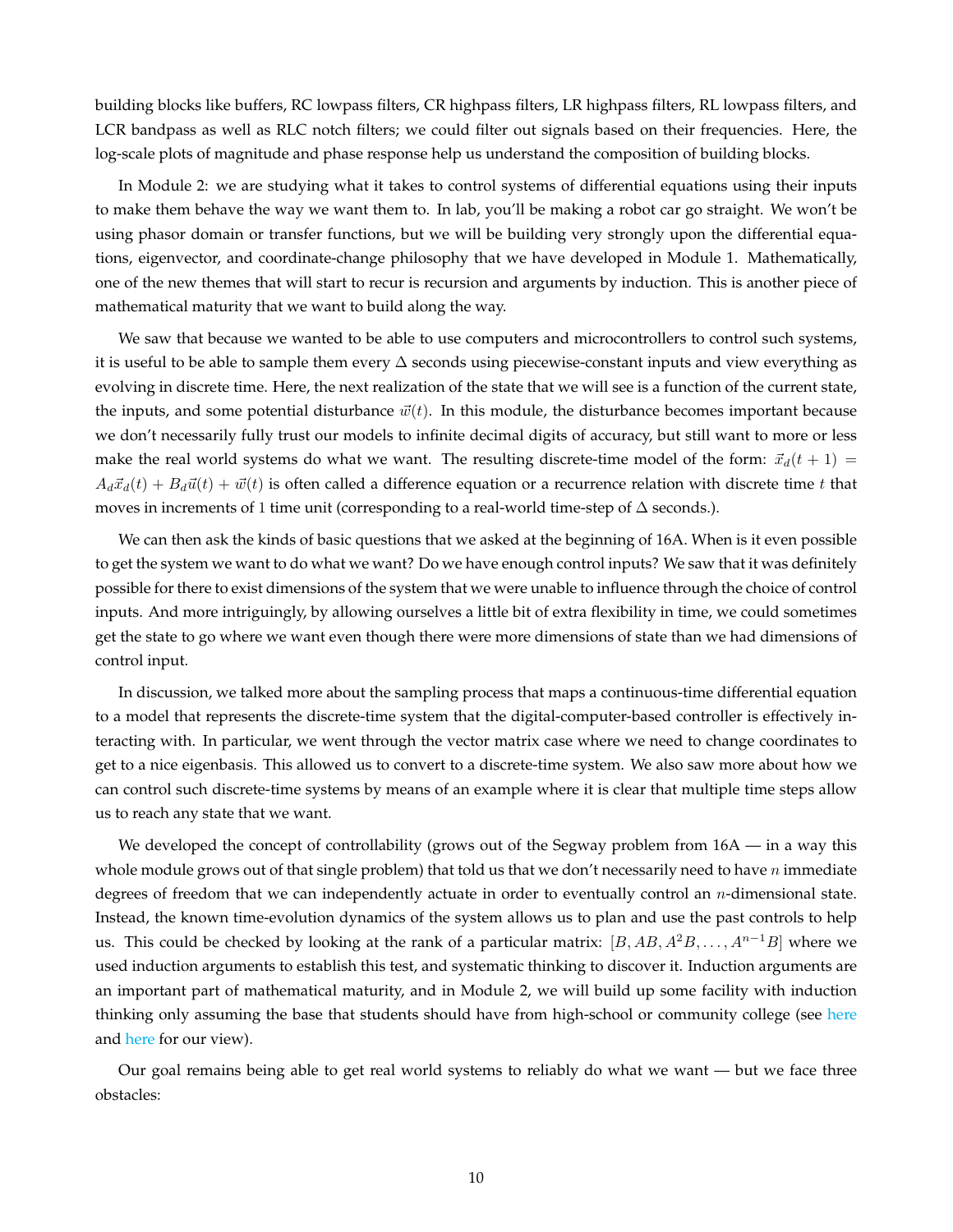- 1. How do we actually figure out the model for our system assuming it is linear?
- 2. How do we get it to do what we want without being overwhelmed by the disturbances?
- 3. How do we get and use a linear model for something if reality is actually nonlinear?

The System ID section below covers how we dealt with (1). Basically, we use least-squares to do system identification if the data is all trustworthy and clean, and can use OMP to help us discard outliers if the data is corrupted in some way.

We know that anything we estimate using least-squares isn't going to be exactly correct. So disturbances are a fact of life. All we can hope for is that they are small. So what matters? This is where we developed the concept of Bounded-Input Bounded-Output stability and began connecting it to the nature of the dynamics. The stability section below is where this story is built out more. We also figured out how to come up with a plan of controls that get us from where we start to where we want to end up in the required amount of time. As well as how we use the idea of linear approximation of nonlinear functions to figure out how to deal with systems that have nonlinear differential equations.

Throughout Module 2, Murat Arcak's reader from previous semester is an excellent reference. We will be releasing updated notes, but if students want to read ahead, that reader is a great place to start.

#### **2.2 The System-ID Story**

To keep things organized, recall from above that the first goal we need to achieve to do control is to actually learn a model from experimental data.

We showed that it was possible to use the least-squares techniques we learned in 16A more or less directly when we can directly see the traces of the states and know what inputs we applied. The unknowns we want to estimate are the parameters that sit inside the  $A, B$  matrices. The approximate equations are obtained from the state and input traces. We just fit them with least squares. We discussed the scalar case first, and then saw that everything generalized to the case of vector states and vector inputs. (The discussion helped us understand by dwelling a bit on the seemingly odd case of a scalar state and a vector input.) The idea was to treat each observation of a scalar component of the state as an equation. This equation depends linearly on the past  $n$ dimensional state  $\vec{x}(t - 1)$  and the past k-dimensional input  $\vec{u}(t - 1)$ . We noticed that all these states could be collected into a giant  $D = [X^T U^T]$  matrix where the  $X$  matrix has one column for each time index going from  $0$ to  $m-1$  and similarly for the U matrix. This D matrix has m rows corresponding to the length of the trace and has  $n+k$  columns corresponding to the size n of the state and the size k of the input. Each individual dimension  $\vec{x}[\ell](t)$  of the state  $\vec{x}(t)$  has its own private row of A and row of B that constitutes the parameters  $\vec{p}_{\ell}$  that govern  $\lceil$ 1

its behavior. Similarly, we have state observations  $\vec{s}_{\ell} =$   $\vec{x}[\ell](1)$  $\vec{x}[\ell](2)$ . . .  $\overrightarrow{x}[\ell](m)$  . So the approximate equation  $D\vec{p}_\ell \approx \vec{s}_\ell$  is

what we need to solve. We can put all the parameters together into a matrix  $P = [\vec{p}_1, \vec{p}_2, \cdots, \vec{p}_n]$  and similarly for the observations  $S = [\vec{s}_1, \vec{s}_2, \cdots, \vec{s}_n]$ . Then they can be estimated in one fell swoop using least-squares as  $\widehat{P} = (D^T D)^{-1} D^T S$ . We could also vectorize the P matrix into a giant  $\vec{p}$  parameter vector, do the same for the state observations  $S$  into  $\vec{s}$ , and construct the relevant giant  $D$  matrix to have a more standard  $\widehat{p} = (D^TD)^{-1}D^T\vec{s}$ .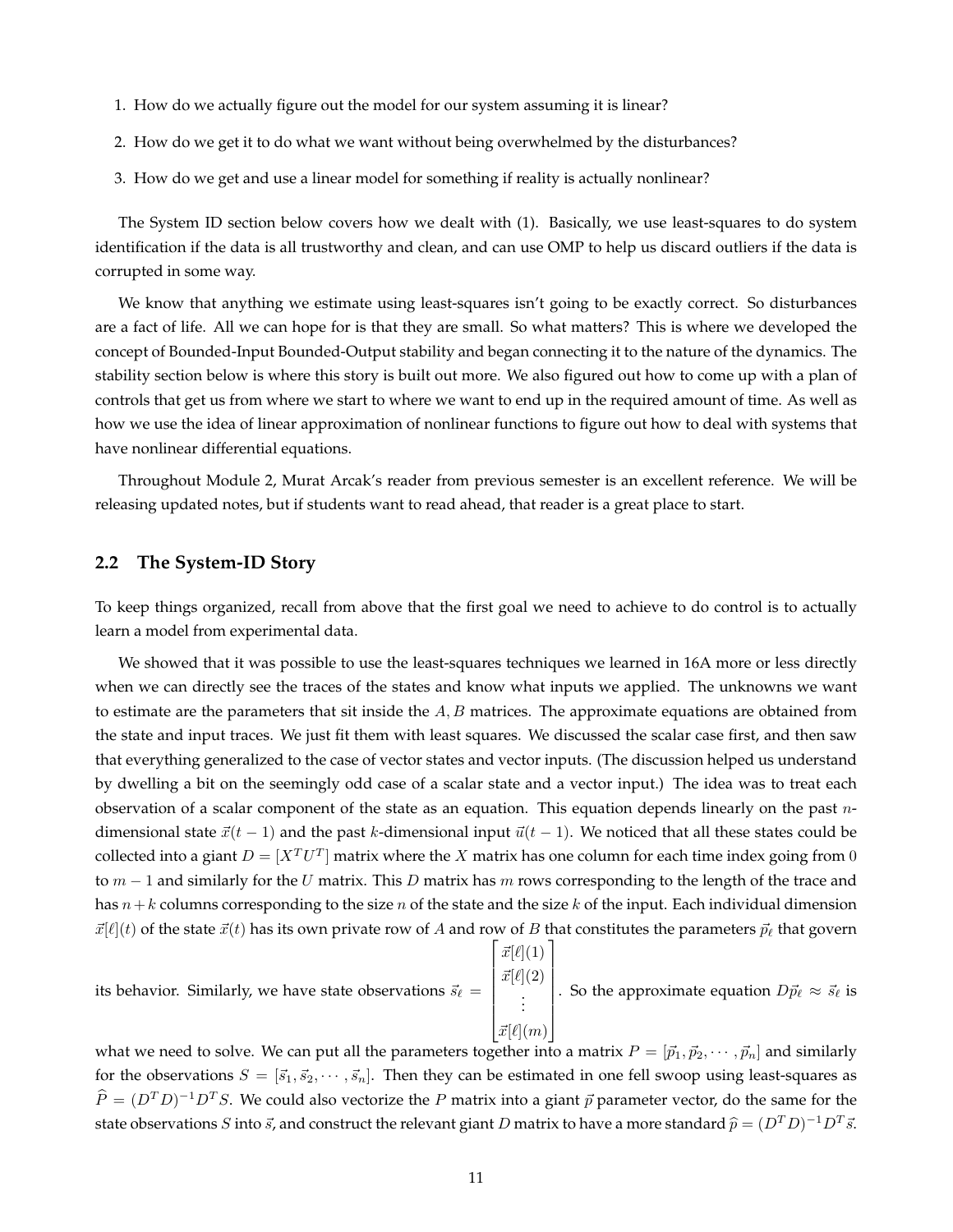Least-squares works to get estimates. However, least-squares is sensitive to "outliers" — observations that have been corrupted in a way that isn't just a small disturbance. In the real world, outliers are a fact of life. There are some reasonable heuristics that people can use to reject outliers like "if a point is just too big then it is probably an outlier." But what is "too big" and how can we turn this into an algorithm that doesn't require eyeballing the data by a person. Humans can eyeball data in two dimensions, maybe (using tricks) up a few dimensions more than that. For higher dimensions, we need a more systematic way to seek out and eliminate outliers from our data to avoid contaminating our estimates. To proceed systematically, we introduced variables  $f_i$  that represented whether the equation i was "fake" or not. By "fake," we meant that we deem it an outlier. We observed that by adding the *i*-th standard basis element as a column in our D matrix — corresponding to the variable  $f_i$  — as far as least-squares was concerned, it was as though the *i*-th equation no longer existed. So, for all the  $f_i$ , this just means that we augment the  $D$  matrix to be  $[D,I]$  where the  $I$  is an  $m\times m$  identity. What did we want to model about outliers? That there are hopefully only a few of them.

So, how do we solve a problem in which we want to find the best fit using the fewest variables? This is exactly what we had seen in 16A with OMP! Orthogonal matching pursuit is an intuitive algorithm for doing this functions in a greedy manner. It picks variables one at a time and adds their corresponding feature columns to a working set of selected columns. Then, it does a least-squares fit using just those selected columns. It computes the residual from that fit, and uses that to pick the next variable/column. Explicitly, when facing a problem "  $A\vec{x} \approx \vec{y}$ " where  $A = [\vec{a}_1, \vec{a}_2, \cdots, \vec{a}_d]$ ,

Initialize the residual  $\vec{r} = \vec{y}$ , initialize the selected columns  $A_{select} = []$  to be an empty matrix, and set the number of selected columns to be zero  $\ell = 0$ . Greedily pick the column most correlated with the residual. i.e.  $i^* = \arg\max_i |\vec{a}_i^T \vec{r}|$  Add this column to our selected set:  $A_{select} = [A_{select}, \vec{a}_{i^*}]$ , and increment  $\ell = \ell+1$ . Compute the least square fit and the new residual:  $\hat{\vec{y}}=A_{select}(A_{select}^T A_{select})^{-1}A_{select}^T\vec{y}$  and so  $\vec{r}=\vec{y}-\hat{\vec{y}}.$  Stop the loop if a stopping condition is met, otherwise goto 2 Compute the final estimate using the selected columns.

The kinds of stopping conditions we had seen in 16A were to stop if the residual  $\vec{r}$  got small enough or if  $\ell$ had reached our budget for the number of columns to select.

In the context of outlier removal, the step of looking at  $|\vec a_i^T\vec r|$  has a particularly simple and intuitive meaning when the  $\vec{a}_i$  corresponds to one of the columns of the identity — it just means look at  $|\vec{r}[i]|$ . In other words, find the equation that is the least happy and declare it to be an outlier. When we have plenty of data and expect only a small fraction of outliers, it is not that bad to throw out some good points along with all the outlier. The rest of our points will still provide least squares with enough information to get a good estimate. So a stopping condition setting a generous limit on  $\ell$  together with an estimate of what clean data should look like in terms of the residual size will work just fine. There are other approaches that can be more adaptive to the fraction of outliers that actually exist in the data, but we didn't talk about them. The  $A\vec{x} \approx \vec{y}$  approach to using OMP with augmentation with "identity features" assumes that are dealing with all the parameters in one big vector, but it can be naturally extended to when we have the parallel structure represented by when  $\widehat{P} = (D^TD)^{-1}D^TS$ is the least-square solution. This can be treated like  $n$  parallel OMPs where if any one of the states votes for a particular equation to be an outlier, the relevant feature gets added to the sibling OMPs as well.

The OMP approach above is fine, but it has a computational issue in terms of running time — as you all saw in 16A. When the A matrix is very big, it starts taking a long time to run. Looking at the algorithm above, we quickly zoomed in on line 4 and in particular, the need to compute  $A^T_{select}A_{select})^{-1}$ . This is an  $\ell\times\ell$  matrix and so it is getting bigger and bigger as the algorithm runs. Taking an inverse involves running Gaussian elimination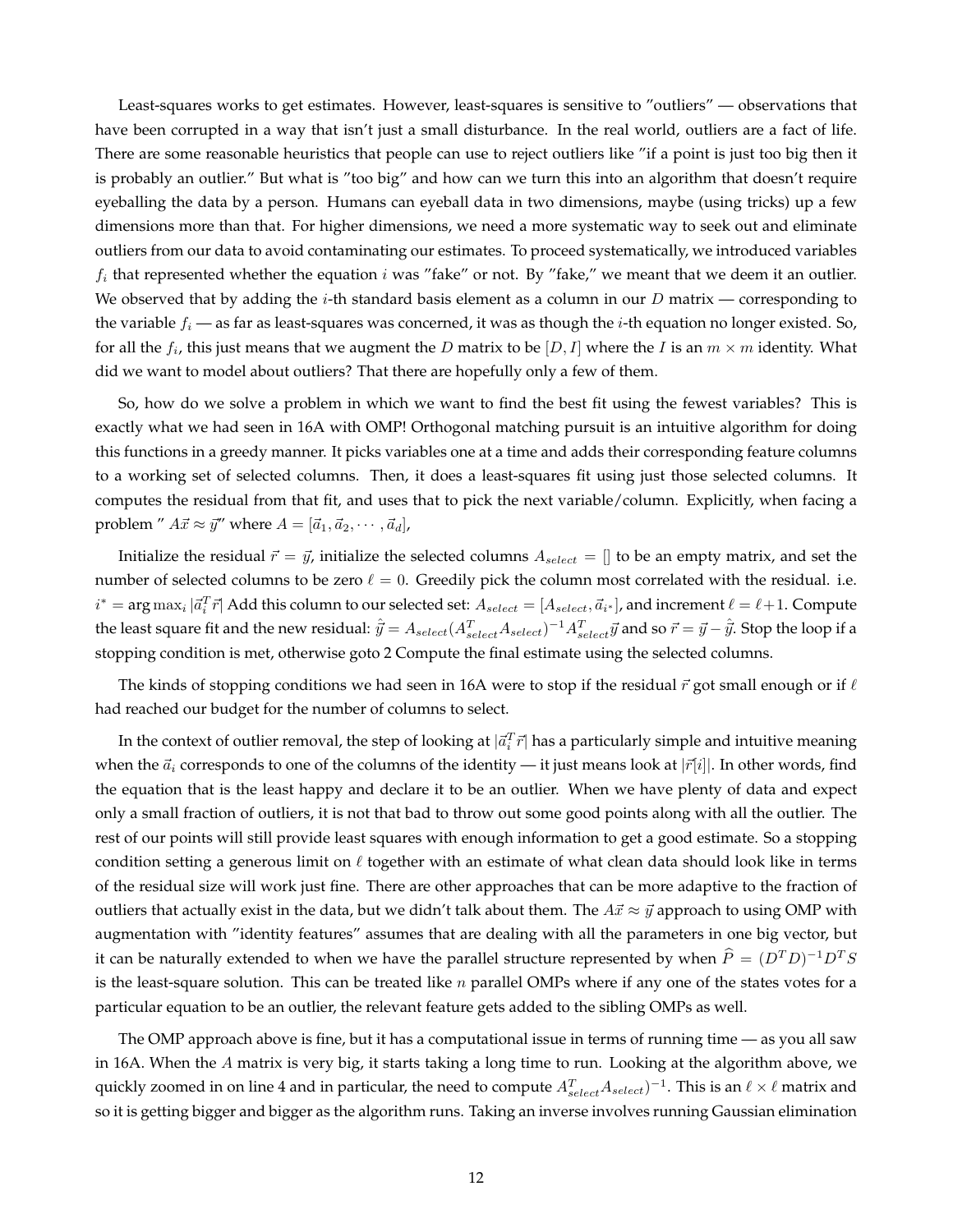and so generically takes about  $O(\ell^3)$  time where the constant in front of  $\ell^3$  depends on the details. Why this? Because we make  $\ell$  steps downward, and each involves looking at almost the whole matrix which is  $\ell^2$  in size. To make this faster, we wished that somehow it was just taking the inverse of the identity matrix, which takes no work at all.

So, how could we make a counterpart of  $A_{select}^T A_{select}$  be the identity? We also have to preserve the point of  $A_{select}$  — which is the span of the columns of  $A_{select}$ . After all, what line 4 is doing is projecting  $\vec{y}$  onto that span. We realized that we wanted a matrix  $Q_{select} = [\vec{q}_1, \vec{q}_2, \cdots, \vec{q}_\ell]$  to have the property that span $(Q_{select})$  =  $\text{span}(A_{select})$  and  $Q_{select}^TQ_{select} = I$ . This second condition means that the vectors  $\vec{q}_i$  need to be orthonormal. That is:  $\vec{q}_i^T \vec{q}_i = 1$  (i.e.  $\|\vec{q}_i\| = 1$ ) and  $\vec{q}_i^T \vec{q}_j = 0$  if  $i \neq j$ . How can we do this?

Well, we could just start at the beginning and proceed systematically.  $\vec{q}_1 = \frac{\vec{a}_1}{\|\vec{a}_1\|}$ . And then, we could leverage what we know about projections and least-squares from 16A to find orthogonal vectors. We know that the residual after a projection is always orthogonal to the subspace being projected upon. Consequently, we can recursively define  $\vec{q}_i = \frac{\vec{a}_i - \sum_{j=1}^{i-1} \vec{q}_j (\vec{q}_j^T \vec{a}_i)}{\|\vec{a}_i - \sum_{j=1}^{i-1} \vec{q}_j (\vec{q}_j^T \vec{a}_j)\|}$  $\frac{a_i-2_{j=1}a_j(q_j|a_i)}{\|\vec{a}_i-\sum_{j=1}^{i-1}\vec{q}_j(\vec{q}_j^T\vec{a}_i)\|}$ . This has norm 1 by construction and it is orthogonal to all the previous  $\vec{q}_j$  because it is proportional to the residue that remains after projecting  $\vec{a}_i$  onto the subspace spanned by them. This collection also preserves the same span because every column is just a linear combination of the original vectors and this map is clearly invertible. It turns out that this very natural process that we "discovered for ourselves" has a name: Gram-Schmidt Orthonormalization.

With this, we could write a much faster OMP algorithm that avoids having to take a big inverse.

Initialize the residual  $\vec{r} = \vec{y}$ , initialize the selected subspace  $Q_{select} = []$  to be an empty matrix, and set the number of selected columns to be zero  $\ell = 0$ . Greedily pick the column most correlated with the residual. i.e.  $i^* = \arg\max_i |\vec{a}_i^T \vec{r}|$  Add the orthonormalized column to our selected set:  $\vec{q}_{\ell+1} = \frac{\vec{a}_{i^*}-\sum_{j=1}^\ell \vec{q}_j (\vec{q}_j^T \vec{a}_{i^*})}{\|\vec{a}_{i^*}-\sum_{j=1}^\ell \vec{q}_j (\vec{q}_j^T \vec{a}_{i^*})\|}$  $\frac{a_i * - \sum_{j=1}^{\infty} q_j (q_j - a_i *)}{\|\vec{a}_{i^*} - \sum_{j=1}^{\ell} \vec{q}_j (\vec{q}_j^T \vec{a}_{i^*})\|} Q_{select} =$  $[Q_{select}, \vec{q}_{\ell+1}]$ , and increment  $\ell = \ell + 1$ . Compute the new residual:  $\vec{r} = \vec{r} - \vec{q}_{\ell}(\vec{q}_{\ell}^T\vec{r})$ . Stop the loop if a stopping condition is met, otherwise goto 2 Compute the final estimate using the selected columns.

Here, we got a happy bonus of also being able to speed up our computation of the new residual. Because the selected  $Q_{select}$  is always orthonormal, projecting onto it just becomes easy and decomposes along the different directions within it. Since we are just adding one more direction, the update to the residual is easy to do.

We know that anything we estimate using least-squares isn't going to be exactly correct. So disturbances are a fact of life. All we can hope for is that they are small. So what matters? This is where we developed the concept of Bounded-Input Bounded-Output stability and began connecting it to the nature of the dynamics. That story will be continued in another post.

#### **2.3 The Stability and Feedback Control Story**

Having a way to identify a system from data, we know that the model is going to be imperfect — we can't trust it to infinite decimal digits of accuracy. We group all the unknown parts and inaccuracies into the disturbance term  $\vec{w}(t)$  in our discrete-time models  $\vec{x}(t + 1) = A\vec{x}(t) + B\vec{u}(t) + \vec{w}(t)$  or our continuous-time differential-equation models  $\frac{d}{dt}\vec{x}(t) = A\vec{x}(t) + B\vec{u}(t) + \vec{w}(t)$ . The hope is that these disturbances are small. What we want to make sure of is that these disturbances don't make our system behave in a way that is drastically different from how we want it to behave.

How do we want our system to behave? One most basic condition is stability. We don't want our system to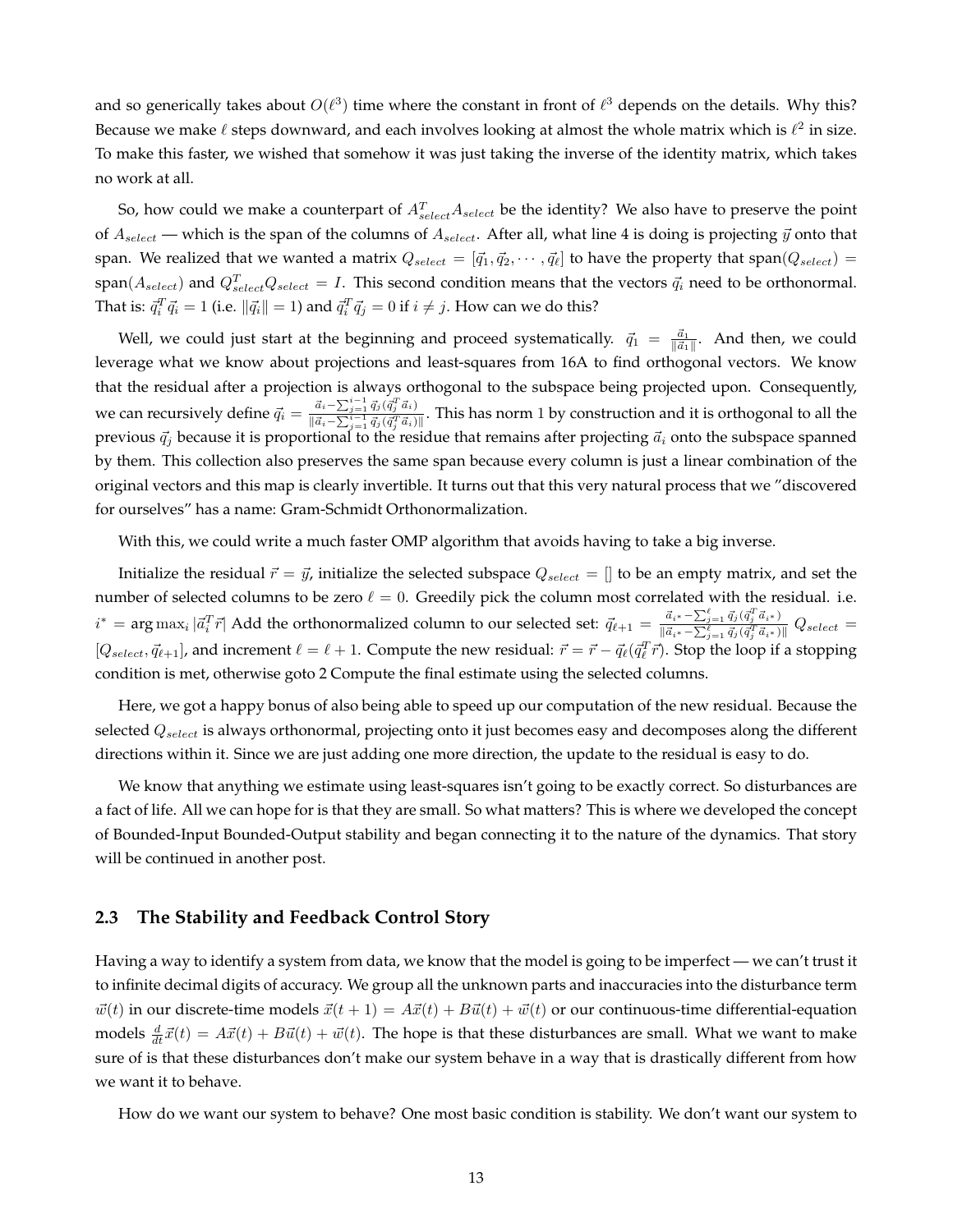explode. Literally. When aspects of real-world systems get to extreme values, bad things tend to happen. We are particularly concerned with runaway chain reactions in which even without any disturbances, the system does bad things. This is what the concept of stability captures.

Consider a scalar model in discrete time  $x(t + 1) = \lambda x(t) + w(t)$ . Even without a  $w(t)$ , this will blow up from a nonzero initial condition if  $|\lambda| > 1$ . Meanwhile when  $|\lambda| < 1$ , such a system would exponentially approach zero from any nonzero initial condition. Similarly in a scalar continuous-time differential-equation model  $\frac{d}{dt}x(t) = \lambda x(t) + w(t)$ , if the real part of  $\lambda$  was strictly positive, a nonzero initial condition would make the system blow up. If the real part of  $\lambda$  is strictly negative, then a nonzero initial condition would be driven exponentially to zero in time. The case of  $|\lambda| = 1$  in discrete time and  $Re(\lambda) = 0$  in continuous time are more ambiguous. They don't seem to blow up, but they aren't going to zero either.

This is where we developed the concept of Bounded-Input Bounded-Output stability and connected it to the nature of the dynamics. If the dynamics of the system tends to blow up, then even small disturbances will eventually have a big effect. If the dynamics of the system tends to go to zero, then even the net effect of a constant stream of small disturbances will also be small. It turns out that this definition clearly says that  $|\lambda| = 1$  in the discrete-time case corresponds to an unstable system because a bounded disturbance can have an unbounded cumulative effect as time goes on. A steady push can move the system state quite a bit because the effect of the disturbance is cumulative. Similarly for the continuous time case of  $\lambda = 0$ .

For vector systems, BIBO stability is connected to the eigenvalues of the system A. We claimed that if all the eigenvalues of  $A$  are stable, then the system is stable. Meanwhile, if even one of them is unstable, the system is unstable. For the case of an A with an eigenbasis, this result can be shown by changing coordinates to one in which we have parallel uncoupled differential equations. However, we know that  $A$  need not always have an eigenbasis. We will come back to that case.

So, what could we do if the eigenvalues were such that the system would be unstable? Is all hope lost?

It turned out that we could actually choose controls using feedback so that the entire system (including the effect of the feedback) behaves differently. We called this the closed-loop system behavior and saw that it was determined not by the eigenvalues of A but by the eigenvalues of  $(A + BF)$  where F was the linear feedback law's dependence on the current state — i.e.  $\vec{u}(t) = F\vec{x}(t)$ . When B is invertible, it is clear that by choosing F we can make the closed-loop dynamics whatever we'd like. The interesting thing is when  $B$  is not invertible the most dramatic case of which is when B is just a single column  $\vec{b}$ . When we have fewer degrees of freedom of control than we have state variables within the state, that is called the "underactuated case." We looked at the  $2x2$  case and saw by example that when the system had  $A, B$  such that they were controllable, it turned out that it was always possible to place the closed-loop eigenvalues to be wherever we wanted. This allows us to reject disturbances in the sense that small disturbances will only slightly impact the state.

Such feedback control is incredibly example in practice because it allows us to work with imperfect models and still be successful. Later in the course, we will prove the statement for the case of general matrices A and controllable  $\vec{b}$ .

In discussion, you saw more details about eigenvalue placement.

In lecture, we returned to the question of stability and recognized that the argument that we have so far only really works for diagonalizable matrices. This also reminded us of a loose end from Module  $1 -$  if we have a system of differential equations that doesn't have a full eigenbasis, how do we solve it? The critically-damped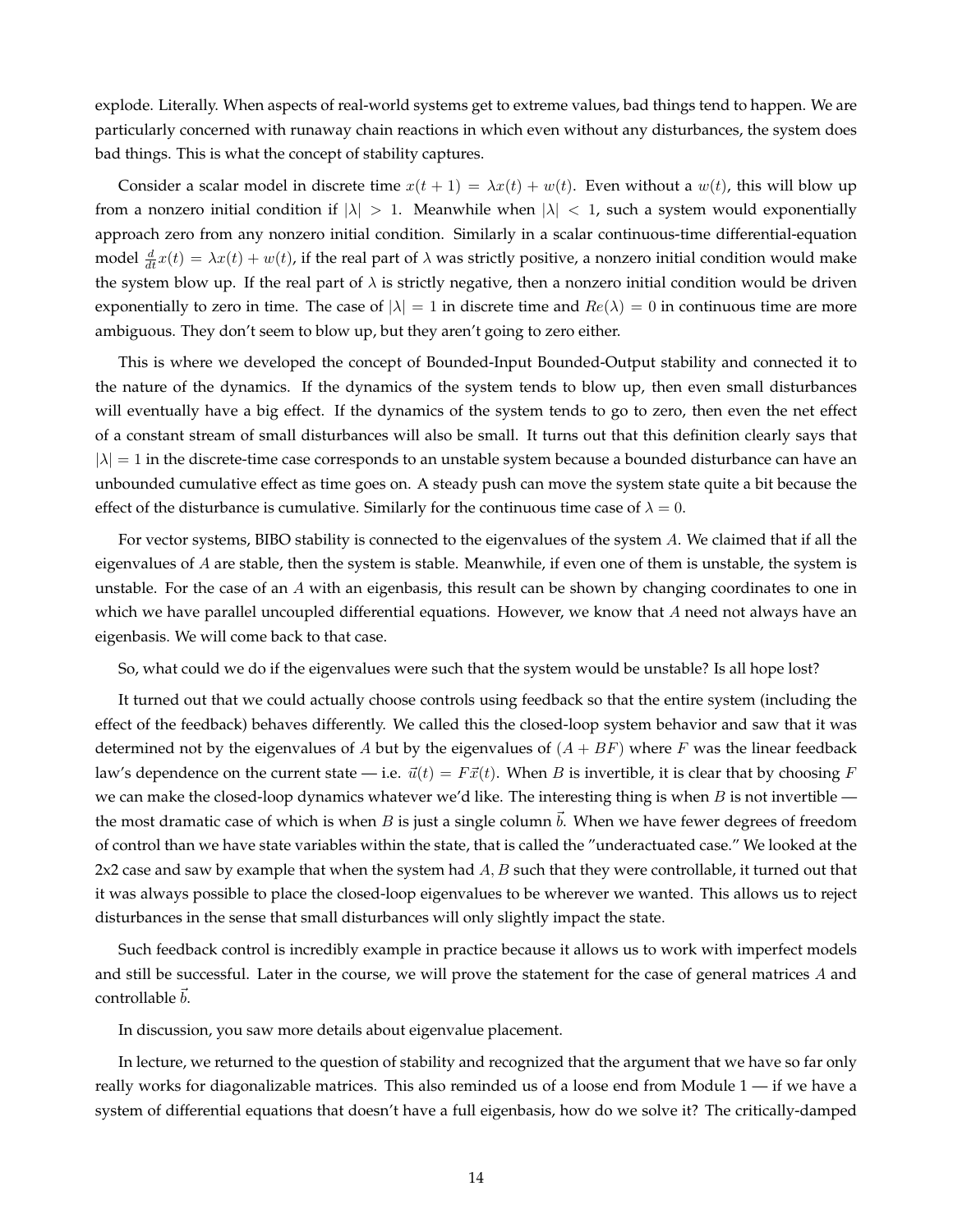case of an RLC circuit pointed the way. That was a 2x2 case, but does the same thing happen in general? Can we find such coordinate systems for general A matrices — coordinate systems in which the matrix becomes uppertriangular. To find this coordinate system, we proceeded systematically. We found an eigenvector, extended it using Gram-Schmidt to get an orthonormal basis, and then recursed into a smaller submatrix. This allowed us to find an orthonormal coordinate system (for matrices that have real eigenvalues) that takes the matrix into an upper-triangular form with the eigenvalues along the diagonal, and zeros below it.

Discussion was postponed due to the PGE outage.

We finished up the story of upper-triangularization in three ways. (1) We showed that a coordinate transformation does not change the characteristic polynomial and hence the eigenvalues of a matrix, and that an upper-triangular matrix indeed has the eigenvalues along the diagonal. (2) We explicitly wrote out the inductive proof that the for an upper-triangular system, it is BIBO stable if all the eigenvalues are stable. Here, we used strong induction in a natural way. (3) We considered the case of symmetric matrices and showed that if a symmetric real matrix has all real eigenvalues, then when we upper-triangularize it by an orthonormal coordinate change, we are in fact diagonalizing it.

This led us to naturally wonder if real symmetric matrices always have real eigenvalues and we found that indeed they do — all eigenvalues must be real because the symmetry implies that they must equal their own complex conjugates. This concluded the proof of what is called the spectral theorem for real symmetric matrices.

From there, we began considering the problem of planning for control. Here, we saw that we have many choices and began introducing the "Principle of Least Action" to try and find natural plans by minimizing the size of the control inputs that we apply.

In discussion, you went through the upper-triangularization proof to make sure that you understand it. Because this idea of upper-triangularization really is the differential-equation (or difference-equation) counterpart to Gaussian Elimination for systems of linear equations. It allows you to conceptually solve the problem by upper-triangularizing, and then doing back-substitution. There's a homework about this as well.

The next lecture used the problem of finding the minimum energy control to derive the SVD. In this summary, I will give you the same story slightly differently to emphasize the SVD derivation.

In general, for any matrix  $M$ , you know from 16A that if you understand what  $M$  does to basis vectors, you know what it does for anything. Writing this fact out in mathematical notation, we see that if  $\vec{x}=\sum_i\beta_i\vec{b}_i$  and the collection  $B=[\vec b_1,\ldots,\vec b_\ell]$  is a basis for the  $\ell$ -dimensional space that  $\vec x$  lives in, then indeed  $M\vec x=\sum_{i=1}^\ell\beta_i(M\vec b_i).$ 

 $\lceil$ 

1

Here, we can also express things as  $\vec{x} = B\vec{\beta}$  if we collect  $\vec{\beta} =$   $\beta_1$  $\beta_2$ . . .  $\beta_\ell$  $\begin{array}{c} \begin{array}{c} \begin{array}{c} \begin{array}{c} \end{array} \\ \end{array} \\ \begin{array}{c} \end{array} \end{array} \end{array}$ using vector notation. This is what matrix-

vector multiplication means, as you know from 16A.

We know that since  $\vec{x} = B\vec{\beta}$ , that  $\vec{\beta} = B^{-1}\vec{x}$ . This holds even without orthonormality. When the basis B is orthonormal, then we have an additional nice property. Orthonormality tells us further that since  $B^T B = I$ , that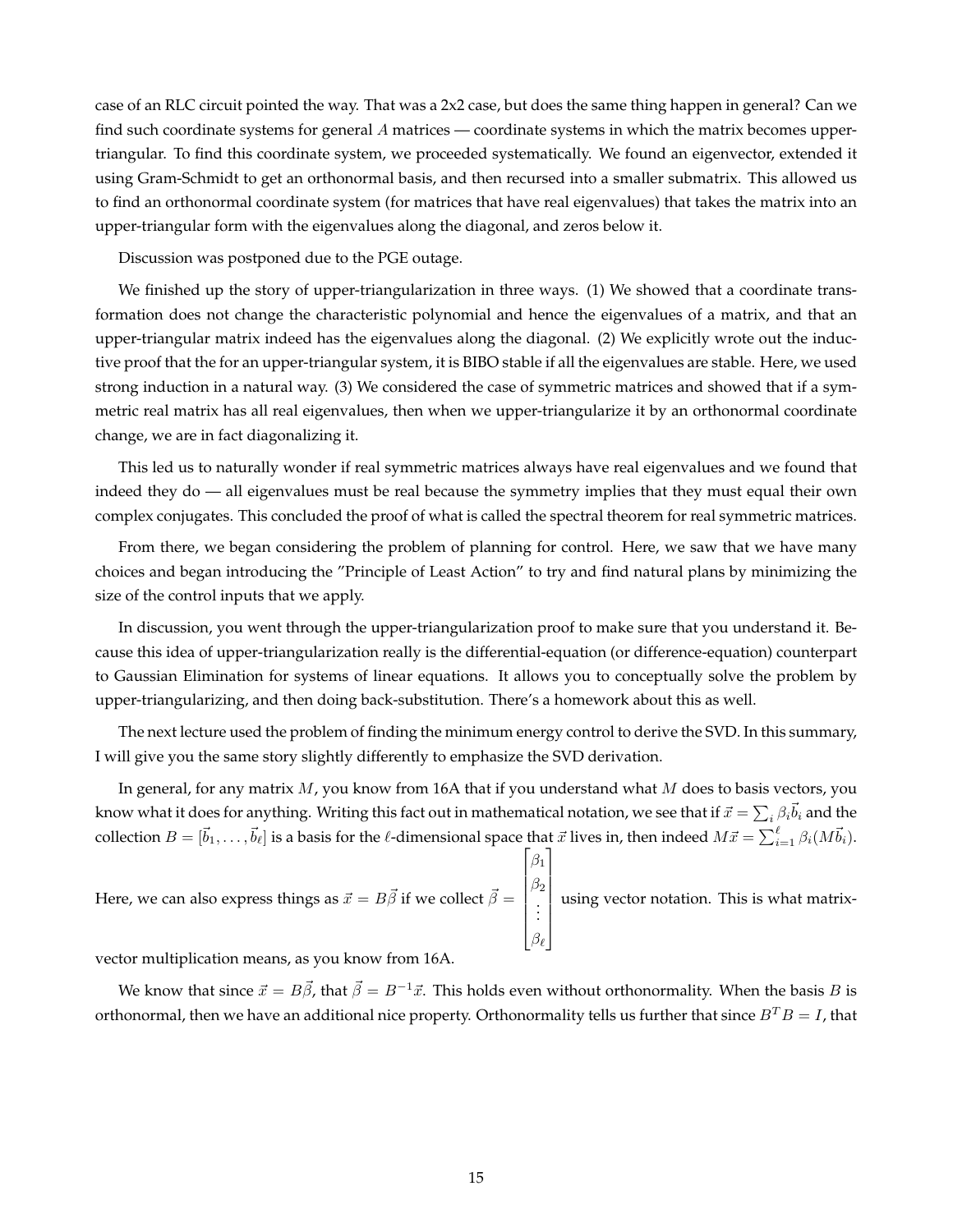$$
B^{-1} = B^{T}.
$$
 Consequently,  $\vec{\beta} = B^{T} \vec{x}$  and since  $B^{T} = \begin{bmatrix} \vec{b}_{1}^{T} \\ \vec{b}_{2}^{T} \\ \vdots \\ \vec{b}_{i}^{T} \\ \vdots \\ \vec{b}_{\ell}^{T} \end{bmatrix}$ , this means that  $\beta_{i}$  (the *i*-th coordinate in  $\vec{\beta}$ ) can be

directly evaluated as  $\beta_i = \vec{b}_i^T \vec{x}$ .

For this reason, we can further say that  $M\vec{x}=\sum_{i=1}^\ell (M\vec{b}_i)\beta_i=\sum_i (M\vec{b}_i)\vec{b}_i^T\vec{x}.$  Drawing parentheses, we can see that  $M\vec{x} = (\sum_{i=1}^{\ell}(M\vec{b}_i)\vec{b}_i^T)\vec{x}$ , which tells us that the matrix  $M = \sum_{i=1}^{\ell}(M\vec{b}_i)\vec{b}_i^T$ .

So far, none of this has relied upon anything about the basis  $B$  except its orthonormality. When we further know that each of the  $\vec{b}_i$  from  $i = k + 1, \ldots, \ell$  are in the nullspace of M, then we know that  $M\vec{b}_i = \vec{0}$  for those. This lets us simplify the sum by dropping all these zero terms.

So, the further fact that the basis B has a basis for the nullspace of M as its last  $\ell - k$  vectors tells us that in fact,  $M = \sum_{i=1}^{k} (M \vec{b}_i) \vec{b}_i^T$ .

Up to this point, we have only used the orthonormality of  $B$  and the fact that the nullspace of  $M$  has its basis as the last  $(\ell - k)$  vectors in B.

Because B was the eigenbasis of  $M<sup>T</sup>M$  with the eigenvectors arranged in decreasing order according to the corresponding eigenvalue, the spectral theorem for real symmetric matrices told us that  $B$  is orthonormal. We further knew that the smallest eigenvalue of  $M^T M$  has to be 0 and so the entire nullspace of  $M^T M$  was spanned by the last eigenvectors in B. We had separately established that the nullspace of  $M<sup>T</sup>M$  is the same as the nullspace of  $M$ . So, this told us that the  $B$  that we found in this way satisfied the properties above. However, it also gave us an additional property.

Namely that  $M\vec b_i$  was orthogonal to  $M\vec b_j$  whenever  $i\ne j$  . This was seen because  $(M\vec b_i)^T(M\vec b_j)=\vec b_i^TM^TM\vec b_j=$  $\vec{b}_i^T(M^TM\vec{b}_j) = \vec{b}_i^T\lambda_j\vec{b}_j = \lambda_j\vec{b}_i^T\vec{b}_j = \begin{cases} \lambda_i \text{ if } i = j\end{cases}$ 0 otherwise . Here, the  $\lambda_i$  is the *i*-th eigenvalue (in descending order) of  $M^TM$ . Because of the nature of  $M^TM$ , it must be the case that  $\lambda_i=\|M\vec{b}_i\|^2.$  This is why we are free to take the square-root of  $\lambda_i.$ 

Because of this property, we were able to define  $\vec{w}_i = \frac{M \vec{b}_i}{\sqrt{\lambda}}$  $\frac{\vec{b_i}}{\overline{\lambda_i}} = \frac{M \vec{b_i}}{\|M \vec{b_i}\|}$  $\frac{M b_i}{\|M\vec{b}_i\|}$  and know that  $\|\vec{w}_i\|=1$  and furthermore  $\vec{w}_i^T \vec{w}_j = 0$  whenever  $i \neq j$ . In other words, the  $\{\vec{w}_i\}$  are orthonormal, and  $M \vec{b}_i = \sqrt{\lambda_i} \vec{w}_i$ .

Plugging this back in, we get that  $M = \sum_{i=1}^k (M \vec{b}_i) \vec{b}_i^T = \sum_{i=1}^k$  $\sqrt{\lambda_i}\vec{w}_i\vec{b}_i^T$ . This is precisely the outer-product form of the SVD. The  $\vec{w_i} \vec{b_i}^T$  are the outer-products, and the  $\sqrt{\lambda_i}$  are the non-zero singular values.

 $\lceil$ 

√

 $\overline{\lambda_1}$  0  $\cdots$  0  $0 \quad \sqrt{\lambda_2} \quad \cdots \quad 0$  1

 =

 $\begin{array}{c} \hline \end{array}$ 

From here, it is a straight shot to see that if we define  $W = [\vec w_1, \vec w_2, \dots, \vec w_k]$  as a matrix, that  $W$ 

From here, it is a straight shot to see that if we define 
$$
W = [w_1, w_2, ..., w_k]
$$
 as a matrix, that  $W$ \n
$$
\begin{bmatrix}\n\sqrt{\lambda_1} & 0 & \cdots & 0 \\
0 & \cdots & \cdots & \sqrt{\lambda_k} \\
\sqrt{\lambda_1} \vec{w_1}, \sqrt{\lambda_2} \vec{w_2}, ..., \sqrt{\lambda_k} \vec{w_k}\n\end{bmatrix}
$$
\nThis means that  $M = W$ \n
$$
\begin{bmatrix}\n\sqrt{\lambda_1} & 0 & \cdots & 0 \\
0 & \sqrt{\lambda_2} & \cdots & 0 \\
\vdots & \ddots & \ddots & \vdots \\
0 & \cdots & \cdots & \sqrt{\lambda_k}\n\end{bmatrix}\n\begin{bmatrix}\n\vec{b}_1^T \\
\vec{b}_2^T \\
\vdots \\
\vec{b}_k^T\n\end{bmatrix}
$$
\nThis is what is called the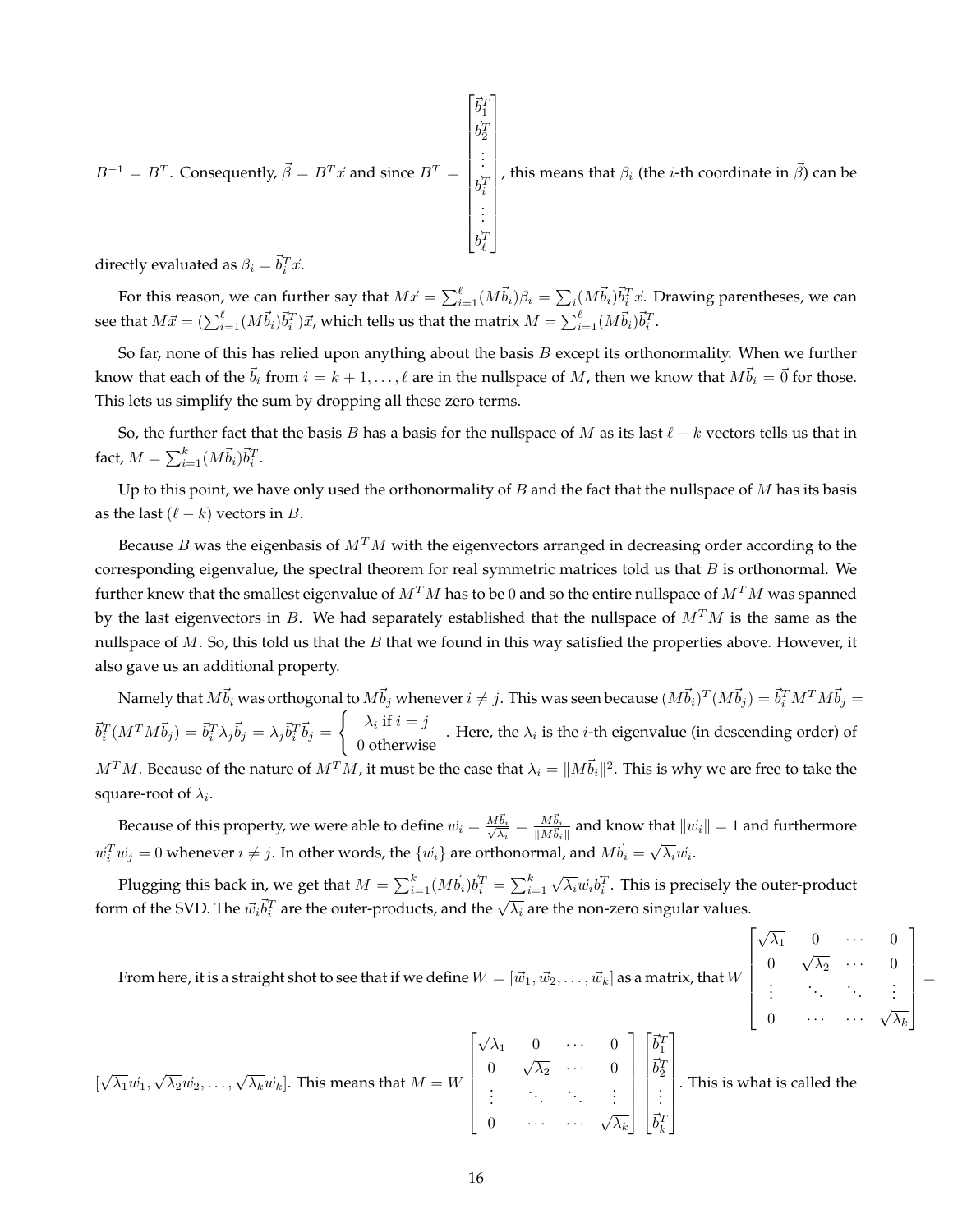"compact form" of the SVD.

To get the full form of the SVD, we just want the full  $B<sup>T</sup>$  matrix at the end. So, we want to extend the matrix in the middle to let us do this with no negative consequences. That can be done by padding it with zeros. So all the extra nullspace of  $M$  basis vectors just get mapped to zero. In other words:

$$
M = W \begin{bmatrix} \sqrt{\lambda_1} & 0 & \cdots & 0 \vert 0 & \cdots & 0 \cr 0 & \sqrt{\lambda_2} & \cdots & 0 \vert 0 & \cdots & 0 \cr \vdots & \ddots & \ddots & \vdots & \ddots & \vdots \cr 0 & \cdots & 0 & \sqrt{\lambda_k} \vert 0 & \cdots & 0 \end{bmatrix} \begin{bmatrix} \vec{b}_1^T \\ \vec{b}_2^T \\ \vdots \\ \vec{b}_k^T \\ \vec{b}_k^T \\ \vdots \\ \vec{b}_\ell^T \end{bmatrix} = W \begin{bmatrix} \sigma_1 & 0 & \cdots & 0 \vert 0 & \cdots & 0 \cr 0 & \sigma_2 & \cdots & 0 \vert 0 & \cdots & 0 \cr 0 & \sigma_2 & \cdots & 0 \vert 0 & \cdots & 0 \cr \vdots & \ddots & \ddots & \vdots & \ddots & \vdots \cr 0 & \cdots & \cdots & \sigma_k \vert 0 & \cdots & 0 \end{bmatrix} B^T = W \Sigma B^T.
$$

That's the full SVD.  $W$  is orthonormal.  $B$  is orthonormal. The  $\sigma_i=\sqrt{\lambda_i}$  are the singular values and  $\Sigma$  is the diagonal matrix that has the same shape as M and has the  $\sigma_i$  on the diagonal.

In lecture, we did all this and we used the matrix  $C_{100} = [\vec{b}, A\vec{b}, A^2\vec{b}, \cdots, A^{\ell-1}\vec{b}]$  for the M matrix above.  $\ell = 100$  and  $k = 10$  because we had a 10-dimensional state governed by  $\vec{x}(t + 1) = A\vec{x}(t) + \vec{b}u(t)$ . In lecture, we used the notation  $V$  to denote the eigenbasis  $B$  above. The least-effort sequence of controls that will take  $\lceil u(99) \rceil$ 

us from state  $\vec{x}_0$  to  $\vec{x}_d$  is the  $\vec{u} =$  $\begin{array}{c} \hline \end{array}$ u(98) . . .  $u(1)$  $u(0)$  is the solution to  $\arg\min_{C_{100} \vec{u} = \vec{x}_d - A^{100}\vec{x}_0} \|\vec{u}\|$ . We realized that the

optimal  $\vec{u}^*$  cannot have any component that was in the nullspace of  $C_{100}$ . That is what motivated finding an orthonormal coordinate system V that had a basis for the nullspace of  $C_{100}$  as the last 90 vectors in V. To find such an orthonormal basis, we considered the symmetric matrix  $C_{100}^T C_{100}$  that had the same nullspace as  $C_{100}$ . (Why is the nullspace the same? Because if  $C_{100}\vec{v} = \vec{0}$ , certainly we know that  $C_{100}^T C_{100}\vec{v} = \vec{0}$ . And more interestingly, if  $C_{100}^T C_{100} \vec{v}=\vec{0}$ , then we know that  $\vec{v}^T C_{100}^T C_{100} \vec{v}=0$  and thus  $(C_{100} \vec{v})^T (C_{100} \vec{v})=0$  which means that  $\|C_{100}\vec{v}\|^2=0$  which can only happen if  $C_{100}\vec{v}=\vec{0}$  since the sum of squares can be zero only if all the real numbers being squared are themselves zero. So, the nullspaces are the same.) Once we did all this, we could find the optimal solution  $\vec{u}^* = \sum_{i=1}^k \vec{v}_i \frac{\vec{w}_i^T}{\sqrt{\lambda_i}} (\vec{x}_d - A^{100}\vec{x}_0)$ . The more detailed description above is designed to help students who might have gotten a bit lost about which properties we are using where.

Next lecture, we will continue. We will mention that while we did this for a wide matrix, the same decomposition is possible for a tall matrix. Just take the transpose to get a wide matrix. Repeat the process above to get the SVD. And then transpose the result. The end-result is the same. We have written the matrix as a product of an orthonormal matrix times a diagonal matrix of the same shape as the original matrix times another orthonormal matrix.

After an interlude into leveraging the SVD to do PCA and to help support classification, we returned to the control story to tie up a couple of loose ends: how do we do feedback control of systems with state dimension greater than 2; and how can we deal with nonlinear systems? For the first, when the system had  $A, B$  such that they were controllable, it turned out that it was always possible to place the closed-loop eigenvalues wherever we wanted. This allows us to reject disturbances in the sense that small disturbances will only slightly impact the state. We could also do this systematically by choosing coordinates so that systems were in control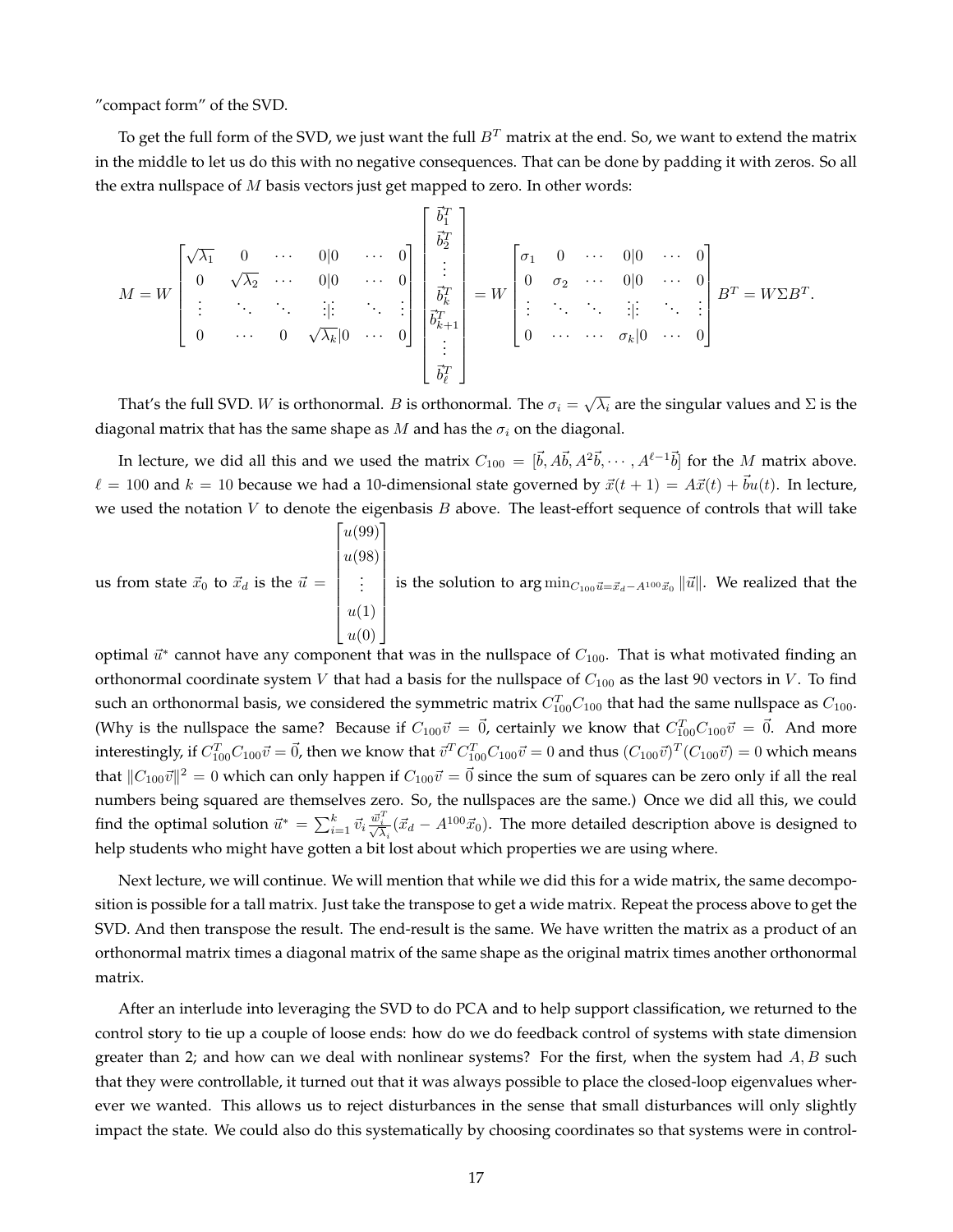lable canonical form — a form in which the scalar-input system basically behaves like a glorified higher-order recurrence relation in discrete time (and a higher-order differential equation in continuous time). The conceptual keys to doing this were: (a) recognizing that this "higher-order" relationship plays the role of the simplest nontrivial case of something be obviously controllable; (b) expressing this higher-order type relationships into vector-valued states so that we could see the desired matrix structure; (c) seeing that these matrices clearly had

eigenvectors that must be 
$$
\begin{bmatrix} 1 \\ \lambda^2 \\ \vdots \\ \lambda^{n-2} \\ \lambda^{n-1} \end{bmatrix}
$$
; (d) seeing that the coefficients of the recurrence relation must also essentially

be the coefficients of a polynomial satisfied by the eigenvalues; (e) seeing that using the natural basis from the controllability matrix must in fact map us to the transpose of the form that we want; (f) leveraging the pull of this from both sides to find the desired transformation.

After gaining a pretty solid understanding of the key ideas for linear system modeling, and having seen the idea of approximation introduced via our discussion of PCA and keeping the most important subspace, we decided to explore an aspect of approximation that didn't involve learning from data. Namely, how to deal with nonlinear differential equations by pretending that they are linear ones.

Given  $\frac{d}{dt}\vec{x}(t) = \vec{f}(\vec{x}(t), \vec{u}(t))$  as our nominal model for the system with a potentially nonlinear vector-valued function  $\vec{f}(\vec{x}, \vec{u})$  of vector state  $\vec{x}$  and vector controls  $\vec{u}$ , we want to approximate this using a linear model.

Here, we were inspired by what we had learning in basic calculus courses in the concept of Taylor series — the goal is to approximate the nonlinear function  $\tilde{f}$  in a local neighborhood by a linear function. Here, there are a couple of key questions: what kind of neighborhood do we want to look in and what does the approximation look like. We tackled the second issue first. Here, across lecture and discussion, we established that the approximation of  $\vec{f}$  around any particular nominal point  $(\vec{x}_n, \vec{u}_n)$  looks like:  $\vec{f}(\vec{x}_n + \vec{\delta x}, \vec{u}_n + \vec{\delta u}) =$  $\vec{f}(\vec{x}_n,\vec{u}_n)+[\frac{\partial}{\partial \vec{x}}\vec{f}]_{(\vec{x}_n,\vec{u}_n)}]\vec{\delta x}+[\frac{\partial}{\partial \vec{u}}\vec{f}]_{(\vec{x}_n,\vec{u}_n)}]\vec{\delta u}+\vec{w}$  where  $\vec{w}$  is the approximation error thought of as a disturbance. Here, the  $[\frac{\partial}{\partial \vec{x}}\vec{f}]_{(\vec{x}_n,\vec{u}_n)}]$  is a matrix filled with the partial derivatives  $\frac{\partial}{\partial x[j]}f[i](\vec{x},\vec{u})$  evaluated at  $(\vec{x}_n,\vec{u}_n)$ and similarly  $[\frac{\partial}{\partial \vec{u}}\vec{f}]_{(\vec{x}_n,\vec{u}_n)}]$  is a matrix filled with the partial derivatives  $\frac{\partial}{\partial u[j]}f[i](\vec{x},\vec{u})$  evaluated at  $(\vec{x}_n,\vec{u}_n)$ .

For the nonlinear differential equation  $\frac{d}{dt}\vec{x}(t) = \vec{f}(\vec{x}(t), \vec{u}(t))$ , if we apply this kind of expansion around a nominal controlled trajectory  $(\vec{x}_n(t), \vec{u}_n(t))$  — meaning that this pair is a valid solution to the differential equation (namely  $\frac{d}{dt}\vec{x}_n(t) = \vec{f}(\vec{x}_n(t), \vec{u}_n(t))$  for all  $t$ ) — then we get a linear approximate differential equation by changing coordinates to  $\vec{x}(t) = \vec{x}_n(t) + \vec{\delta x}(t)$  and  $\vec{u}(t) = \vec{u}_n(t) + \vec{\delta u}(t)$ . The deviations  $\vec{\delta x}(t)$  are governed by the differential equation:  $\frac{d}{dt}\vec{\delta x}(t) = [\frac{\partial}{\partial \vec{x}}\vec{f}]_{(\vec{x}_n(t),\vec{u}_n(t))}]\vec{\delta x}(t) + [\frac{\partial}{\partial \vec{u}}\vec{f}]_{(\vec{x}_n(t),\vec{u}_n(t))}]\vec{\delta u}(t) + \vec{w}(t)$ . Here, the  $[\frac{\partial}{\partial \vec{x}}\vec{f}]_{(\vec{x}_n(t),\vec{u}_n(t))}]$ is playing the role of the traditional square  $A$  matrix in a linear control problem and  $[\frac{\partial}{\partial \vec{u}}\vec{f}]_{(\vec{x}_n(t),\vec{u}_n(t))}]$  is playing the role of the traditional B matrix. If the nominal trajectory  $(\vec{x}_n(t), \vec{u}_n(t))$  does not stay in one place, then these matrices can be time-varying. We didn't deal with that case in lecture, but we can always approximate them again as being piecewise-constant and fold the resulting approximation error into the  $\vec{w}(t)$  term. This will be fine as long as they vary slowly enough.

The case that we did focus on was where the trajectory  $(\vec{x}_n(t), \vec{u}_n(t))$  was constant so  $\vec{x}_n(t) = \vec{x}_0$  and  $\vec{u}_n(t) =$  $\vec{u}_0$  for all time. These kinds of solutions are referred to as DC operating points, stationary points, or equilibria. They have the advantage of allowing us to linearize around them without having to worry about any time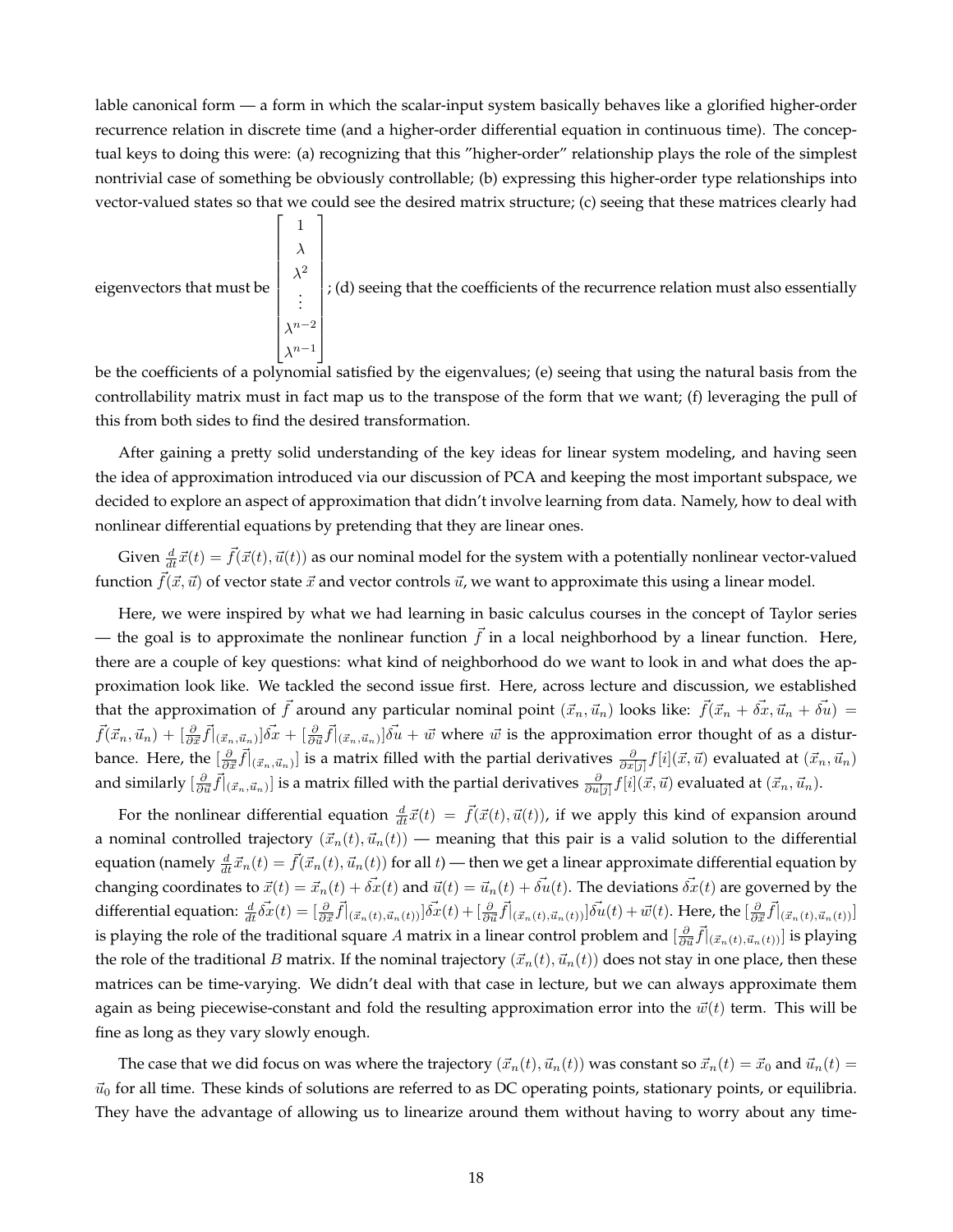variation. Based on the eigenvalues of the resulting A matrices, such equilibria can be stable or unstable. In either case, we can use the feedback control techniques we know to adjust the behavior to make such points more stable. To find such DC operating points, we "merely" have to solve the nonlinear system of equations  $\vec{f}(\vec{x}_n, \vec{u}_n) = \vec{0}$ . Usually we do this by first picking a desired  $\vec{x}_n$  or a desired  $\vec{u}_n$  and then solving. There can be multiple solutions or no solutions or a unique solution. Graphical methods (as seen in discussion) or iterative methods (like the Newton's method approach you will see on the homework — which is interesting because you again use the principle of linearization iteratively) can be used to find such solutions — and in some cases they can be found directly based on our knowledge of the nonlinear functions involved (you will see such an example in the homework).

As mentioned in lecture, linearization into small neighborhoods can also be used for planning trajectories. However to do this properly requires us to use ideas from our sister course 61B and so it is out of scope. Essentially, we cover the space (of  $\vec{x}$ ,  $\vec{u}$  so this can quickly get intractable if the dimensions are high) with many small overlapping balls such that linearization is a pretty good model within that ball. Then, we pick some points within the overlaps between balls as well as points that lie along the "zero-control" (just stick to the nominal  $\vec{u}$ for that ball) trajectories and land in the overlap with another ball. Then, we use sampling of time, piecewiseconstant inputs, and standard linear-control minimum-norm ideas to plan trajectories within that ball that get from one such point to another. In these balls, there is a non-zero "drift" term that comes from the constant part of the  $\vec{f}$  evaluated around the center of the ball, and so sometimes the cost required to go somewhere else is quite large, but we can always at least follow the "zero-control" trajectories. We then make a big graph where the vertices are these points and the edges correspond to when we can get from one point to another within a single ball. Each edge is labeled with a cost that corresponds to how much it costs actual in control cost to make that little hop. At this point, graph-shortest path can be used to figure out how to get from one ball to another ball, even if those balls are far apart from each other. If desired, the graph-path can then be used to initialize an iterative process of linearization and global min-norm planning that further refines the nominal trajectory to be more natural. This overall approach decomposes dealing with the essential nonlinearity of the real world problem into three levels:

- 1. The highest-level of point sampling and graphs deals with the global picture for planning
- 2. The intermediate level of linearization around the balls deals with the nominal local details for local planning
- 3. The lowest level of feedback control around the resulting nominal path deals with the impact of the approximations used in the above levels.

This is the general spirit of how engineering approximations are used — an approximation is used because we know that another part of our overall system will be able to deal with the imperfections that our approximation has introduced. In modern systems, we also allow for constant replanning using the graph-level and the intermediate level. Everything operates on distinct time-scales — the closed-loop feedback system at level 3 operates very fast; and the higher-level replannings occur less frequently but can still be many times per second given the advances in modern computational capabilities.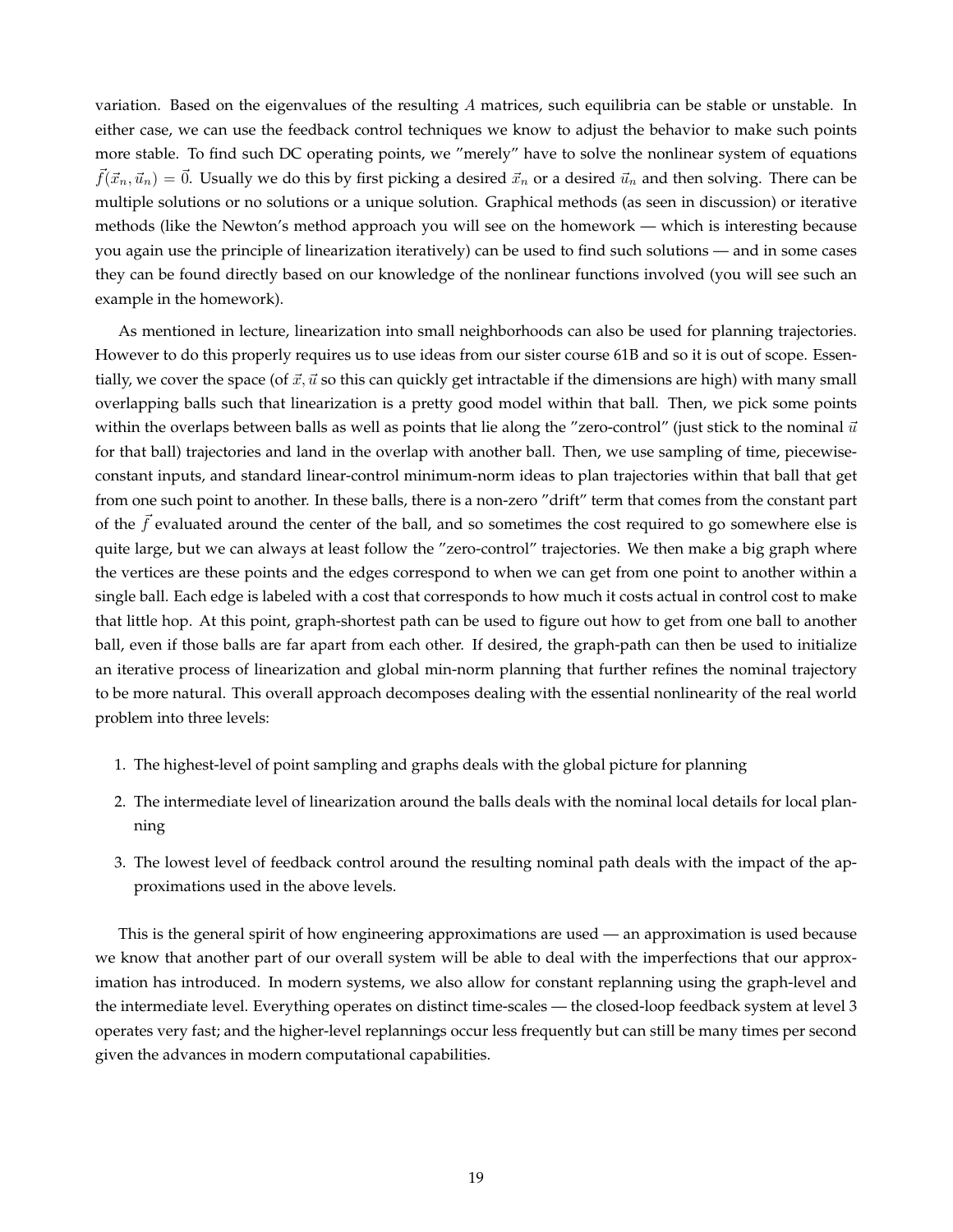## **3 Module 3**

#### **3.1 Learning and Interpolation**

#### Dear students,

This module is a bit different in that we will be dithering in and out of it instead of doing a smooth or sharp transition. (Remember that by contrast, the transition to learning in 16A was more of a clean pivot that could be accomplished the instant 16A's module 2 had built enough problem-solving and design maturity.) The reason is twofold. First, learning is fundamentally (as well as historically) an intellectual outgrowth of control. Consequently, going back and forth is very natural. Second, it is natural to build technical tools in an order that respects the growth of maturity that is needed to conceive of those tools.

We'll keep to the standard 16B motivational story: we want to be able to make cyborgs or cybernetic implants. There are a couple of natural points where learning from data enters the story: we need to learn the actual dynamics of the actual electromechanical components of our cyborg (like our robot arms, etc...). Here, the system-id story is very natural. Not unsurprisingly, we leaned heavily upon the learning module (Module 3) of 16A where you learned about projections, least-squares, and orthogonal matching pursuit. The second natural entry point for learning is in processing the signals recorded from the brain to figure out what goal we want to achieve with our robot arm. It turns out that to do this in an intelligent way, we will need the same tools (namely the SVD in particular) that helped us do planning for control. However, we will need to use these in support of what is referred to as "classification" — going from continuous measurements to a discrete choice.

Notice that you have already seen the idea of making a discrete choice in 16A when you were using the idea of maximizing correlation to figure out which discrete delay best represents the received microphone signal from a given beacon. Discrete choices were also what were involved in OMP where you used maximization of inner products to pick which signals were hypothesized to be present in the real world. In the HW, we first expose you to a classification approach that is based on that.

On the Nov 5th lecture, we introduced the big picture of the steps needed to process the signals recorded in the brain. After whatever analog circuit filtering is needed to remove interference, the signal is sampled and enters the computer. Because each electrode can pick up neural activity from several neurons in the vicinity, the first thing to do is to figure out which neuron is doing what. For biological reasons involving the electrochemistry of the neurons themselves, they seem to have spiking behavior: any particular neuron might decide to "fire" and when it does, it will tend to have its own somewhat idiosyncratic waveform shape for its spike. (This is from a combination of things including its physical relationship to the electrode, as well as its own nature.) The hope is that by looking at the shape of the waveform that is picked up, we can figure out which neuron is firing. To do this, the sampled waveform is first processed with a "spike detector" that cuts the waveform into standard sized pieces (say a contiguous block of 100 samples) that are aligned to the shape of the spikes. Before classifying the waveform into which neuron it comes from, however, we introduce one more step of processing — dimensionality reduction aka feature extraction. This uses relatively simple processing to reduce the 100 dimensional vectors into something that is much smaller — say 2-4 dimensional. This can be viewed as an informative summary that distills as much of the relevant information as possible. These lower-dimensional feature vectors are then used to classify the segment in terms of which neuron it corresponds to. The resulting pattern of neuron firings is then used to infer the person's goals, etc.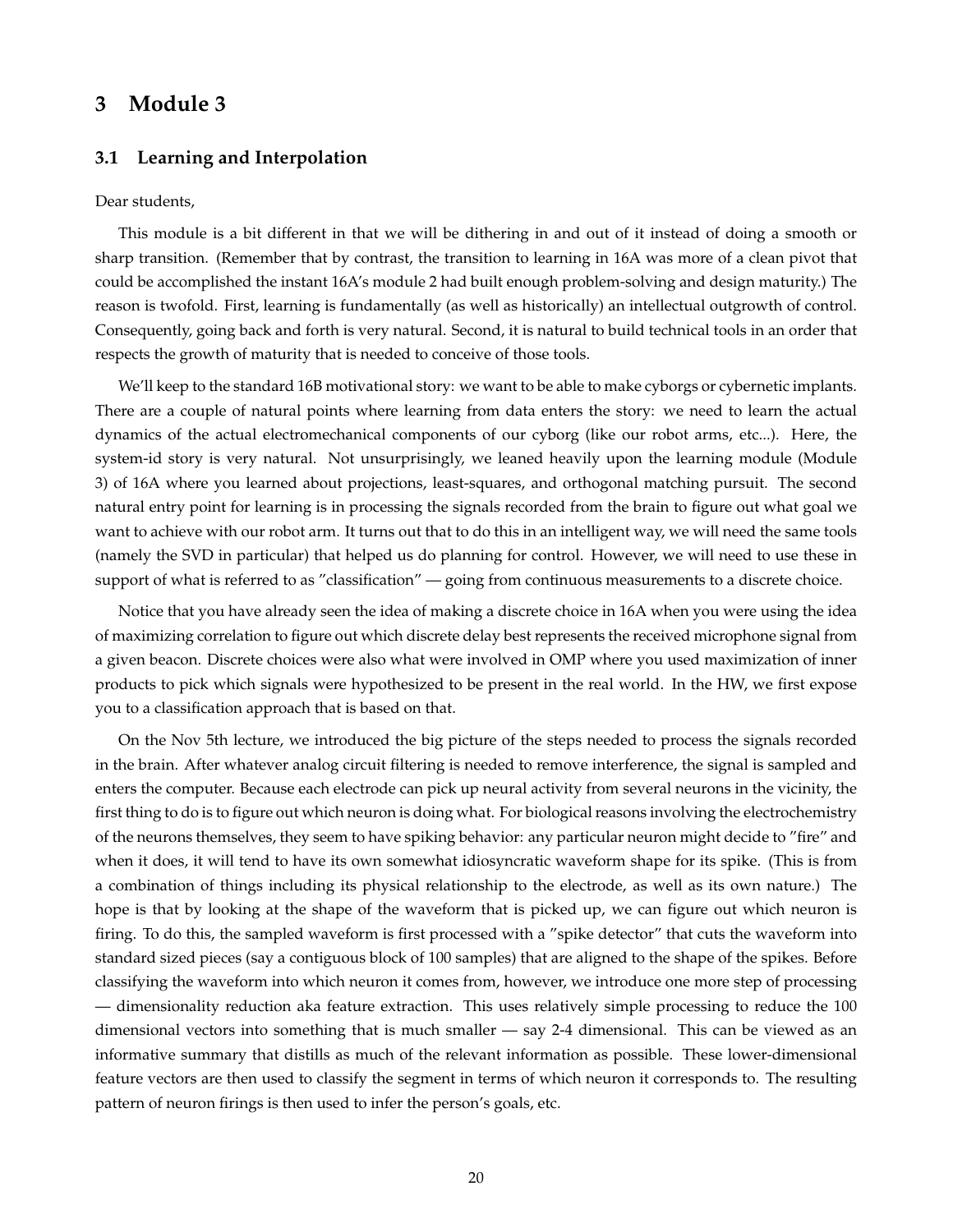When a brain-machine-interface is in operation, these operations are happening in real time. But how do we decide how to do feature extraction? How do we do classification? For classification, you already know a basic approach from 16A: pick the class for whom its template looks the most like the received vector we want to classify. This is also what you did in the HW on classification of sinusoids. The harder question is how to do dimensionality reduction or feature extraction. Here, we will follow the same overall paradigm that we established for system identification: we will record a bunch of traces of actual data and use them to figure out how to do feature extraction. How are we going to do feature extraction? We will project onto an appropriate low-dimensional subspace. So the goal is to extract the best subspace to project onto given a bunch of data.

This goal of finding a subspace is what Principal Component Analysis (PCA) is useful for. The SVD plays a critical role here. In brief, the approach is as follows. Collect your data into a matrix. How you do so depends on the interpretation of the data itself. If the data comes in as a bag of vectors, you are free to just collect the vectors into a matrix, column by column. Once you have a matrix  $M$  of vectors whose related important subspaces you want to find, you take the SVD  $M=\sum_i\sigma_i\vec{u}_i\vec{v}_i^T$ . Because each of the  $\vec{u}_i$  and  $\vec{v}_i$  are unit length, it is the  $\sigma_i$ that tell you the relative sizes of these different matrices. The intuitive idea is that whenever you want to do an approximation and have a sum, the natural thing to do is just to keep the biggest terms in the sum. This is what you have done when you studied Taylor series, etc., and that is what we are doing in PCA. We just approximate our data M by the k biggest terms:  $\widehat{M} = \sum_{i=1}^k \sigma_i \vec{u}_i \vec{v}_i^T$ . This is because we chose to order the  $\sigma_i$  in decreasing order. (Recall that the  $\sigma_i = \sqrt{\lambda_i}$  are the square roots of the eigenvalues of the symmetric matrix  $M^T M$ .)

So, now that we've approximated the matrix  $M$ , what is our choice of the subspace we want to potentially project our data vectors into? Here, the answer depends on whether the vectors of interest are like the columns of M or the rows of M. If the vectors of interest are like the columns of M, then it is the first k of the  $\vec{u}_i$  that give us an orthonormal basis for the subspace of interest. If the vectors of interest are like the rows of  $M$ , then it is the first k of the  $\vec{w}_i^T$  that give us an orthonormal basis for the subspace (of rows) of interest. This can be seen by simply looking at the dimensionalities involved. If the matrix  $M$  is rectangular, only one of these will even be the right size. The first principal component is the most important direction (the one corresponding to the biggest singular value), the second principal component is the second most direction (the one corresponding to the second biggest singular value), and so on.

The above might seem a little too slick and abstract. Why is this a reasonable approach? And how does this apply to the case of the brain-machine interface where we have 100 dimensional segments that we want to project into a 3 dimensional space? How to apply it is pretty easy to answer. Suppose we collected 1000 traces of recordings of neural spikes on the electrode we are interested in. So we have a data set that has a thousand 100-dimensional vectors in it. We can arrange these into a matrix  $M$  with a thousand columns, each of which is one of these 100-dimensional vectors. Then, we can use the first three  $\vec{u}_i$  from the SVD as the basis of the space that we project into, and because the  $\vec{u}_i$  are orthonormal, the projection can be calculated pretty easily. Given a new spike recording  $\vec{x}$  that is a 100-dimensional vector, we summarize it by computing the vector  $\left|\vec{u}_2^T\vec{x}\right|$ . This  $\left\lceil \vec{u}_1^T \vec{x} \right\rceil$ 

3-dimensional vector should contain what we believe to be the important information in  $\vec{x}$ .

Now, let's move on to why is any of this a reasonable approach at all. Before we do a proof, it is good to understand things in an example that is more intuitive than the practical motivation of classifying neural recordings. To explain this, we considered the problem of film ratings. (Think about Netflix. They need to predict which movie you will like before even you know whether you like that movie.) Consider a collection of

 $\left| \vec{u}_3^T \vec{x} \right|$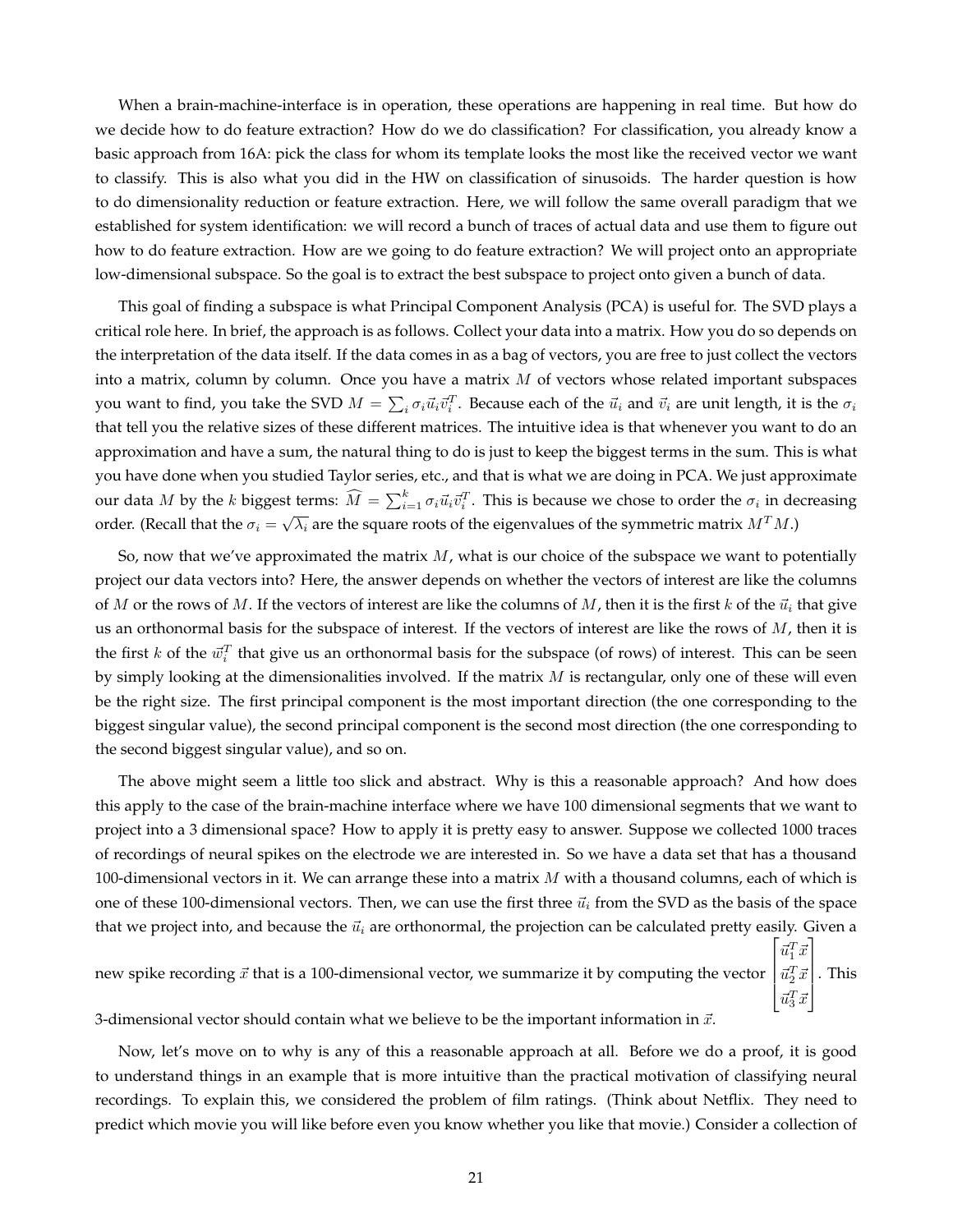n people who have rated m films — giving each film a real number rating. Suppose we arrange this data into a matrix R with n rows corresponding to different individuals' ratings of the films and m columns corresponding to different films' ratings by the people. There are a total of  $nm$  numbers in this matrix and if we knew nothing about the underlying structure, there is nothing more we could say. To be able to predict anything, there has to be an underlying structure. One simple underlying structure could be that every film is associated with an intrinsic "goodness" attribute and every person's rating of a film is the product of their personal sensitivity with

 $\lceil$ 

 $s[1]$  $s[2]$ . . .  $s[n]$ 

1

that film's goodness. So, there is a vector  $\vec{s} =$ 

 $\lceil$ 

 $g[1]$ 

1

 that contains the sensitivities of the different people. And

similarly a vector  $\vec{g} =$   $g[2]$ . . .  $g[m]$  that contains the goodnesses of the different films. If there was nothing else to

the ratings, then  $R = \vec{s}\vec{g}^T$ . Here, we definitely see that there is a discoverable structure that can be learned from data — however from rating data alone you can't figure these underlying vectors out exactly, only up to scaling. Films might actually be a bit more complicated in their nature. Suppose that every film is accurately summarized by three intrinsic attributes: romance, comedy, and action. Similarly, every individual person has a particular personal weighted combination of romance, comedy, and action that is used to determine their rating. Then, we can imagine that  $R = \vec{s}_r \vec{r}^T + \vec{s}_c \vec{c}^T + \vec{s}_a \vec{a}^T$  in outer product form. If this model was perfect, then the  $R$  matrix would actually be rank  $3$  — that is it would have a column span and a row span both of dimension 3. However, reality is never perfect and there is going to be some "disturbance" that corresponds to unmodeled terms or random fluctuations in the ratings. That means that the matrix  $R$  won't actually be rank 3, it will just be "almost" rank 3. This softer sense of rank is what we need to capture, and that is what the SVD is intuitively helping us to do.

Anyway, for the movie example, it is useful to think about how we would actually use our discovered  $\vec{s}_r, \vec{s}_c, \vec{s}_a$  and  $\vec{r}, \vec{c}, \vec{a}$ . After all, these seem to be about the people and the films for which you already have ratings. From an engineering perspective, what we care about is understanding new people or new films. First, let's think about a new film. What would we want to know about it? We have decided that what is important to summarize a film is its romance factor, comedy factor, and action factor. These three numbers are what we would want. So, how would we get these? In the context of this story, we would extract them from the film's rat-

ing vector  $\vec{f} =$  $\lceil$   $f[1]$  $f[2]$ . . .  $f[n]$ 1 that corresponds to how our already known people rated that new film. How would we

get these factors? We would do a least-squares projection of  $\vec{f}$  onto the subspace spanned by  $\vec{s}_r, \vec{s}_c, \vec{s}_a$  and read off the solution to  $[\vec{s}_r, \vec{s}_c, \vec{s}_a] \vec{w} \approx \vec{f}$ . The first component of  $\vec{w}$  would tell us this film's estimated romance factor, the second would tell us this film's estimated comedy factor, and the third would tell us this film's estimated action factor.

We could also do the same thing for a new person. What do we want to know about them? We decided that what was important was their sensitivities to romance, comedy, and action. How do we get these? We look at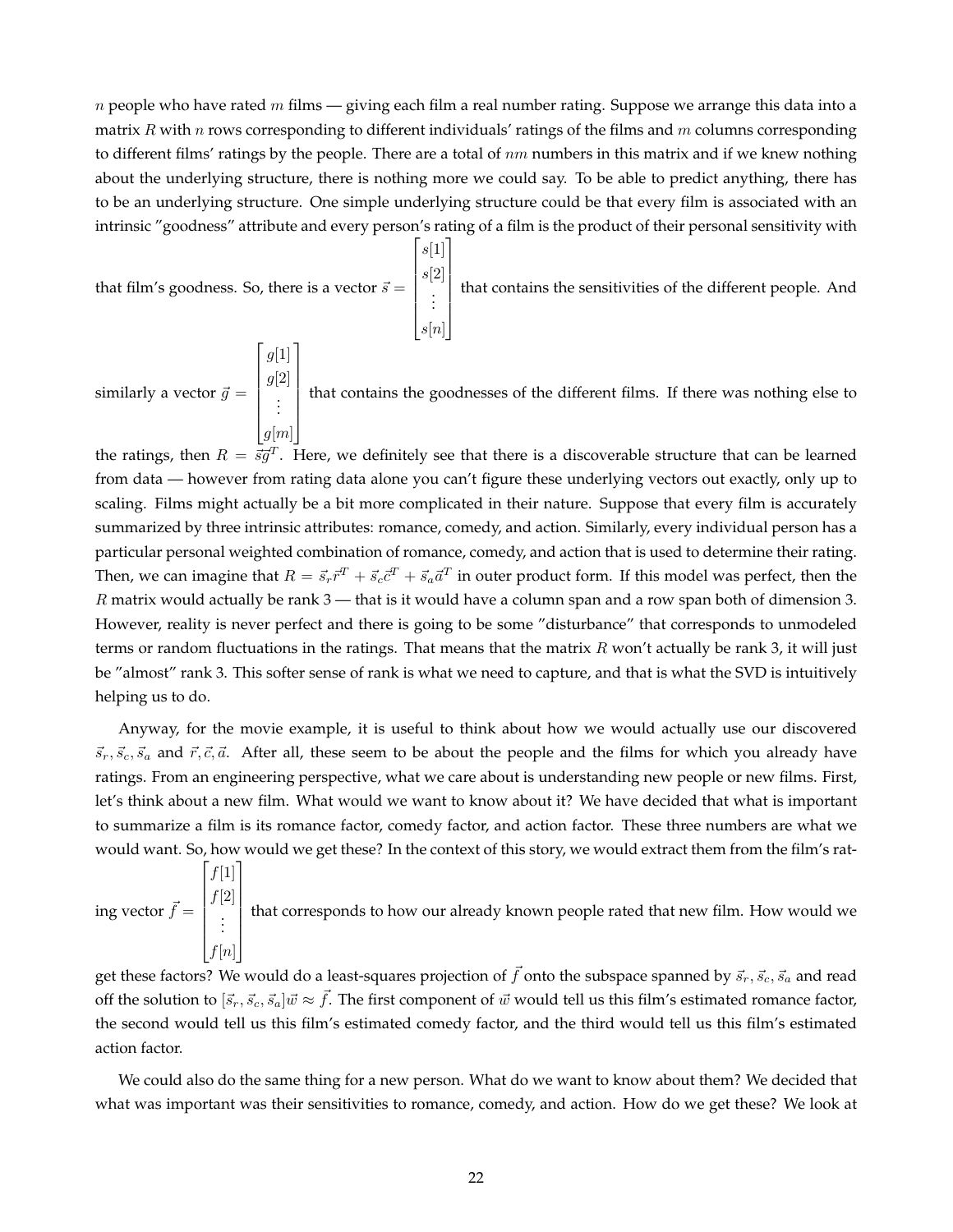that person's ratings of all the known films  $\vec{p} =$  $\lceil$   $p[1]$  $p[2]$ . . .  $p[m]$ 1  $\begin{array}{c} \hline \end{array}$ and do a least squares projection of  $\vec{p}$  onto the subspace

spanned by  $\vec{r}, \vec{c}, \vec{a}$ . In other words, solve  $[\vec{r}, \vec{c}, \vec{a}] \vec{w} \approx \vec{p}$ . The first component of  $\vec{w}$  would tell us this person's estimated romance sensitivity, the second would tell us this person's estimated comedy sensitivity, and the third would tell us this person's estimated action sensitivity.

When PCA helps us discover a subspace of interest (namely, the subspace that corresponds to the largest singular values), it actually hands us an orthonormal basis for the subspace. The orthonormality makes projection easy, but it may not correspond to values that are as "physically" significant as say romance, comedy, and action. For example, it might be that in our library of films, there are lots of romantic comedies in which romance and comedy co-occur more often than not. Then, the vectors we get won't correspond to pure romance or pure comedy, but rather to some mixtures. We'd have a romantic comedy vector and a decidedly unromantic comedy vector instead. But for our engineering purposes at the moment, this is not that important. It is more important to be able to summarize films using three numbers, and PCA will give us a way to do that. Recall that we know that when we do these kind of "rank-1" decompositions into a sum of outer products, we are free to scale the two vectors as we want as long as the product works out correctly. The SVD perspective just keeps the scaling factor out separately so we can see it. If you want, you can consider it a kind of "unit" that we need to keep track of. In the film example, we might want to fold it into the people's sensitivities for example. Thinking about this is important if we ever want to extract both kinds of summary features and then use them — for example, we estimate the sensitivities of new people on the basis of films that they've rated and estimate the content factors of new films on the basis of how people rate them. Then, if we want use both of these estimates to predict a new rating, we have to be careful not to double count. For example, consider the following trivial rating matrix:

 $R = \left[4, 4, 4, 4\right] = [1][8][\frac{1}{2}, \frac{1}{2}, \frac{1}{2}, \frac{1}{2}].$  This is a universe with one person and four films. Now, suppose that we see a new person, and this new person rates these same films as  $[2, 2, 2, 2].$  Then, if we project this person's ratings into the SVD given coordinate system, we would say that this new person has a sensitivity of 4. (As compared to the original person's 8 — which makes sense in a relative sense, this person is clearly half the sensitivity of the original person.) If a new film is rated by the first person as a 3, then projecting this film's rating using the SVD-given coordinate system would give us a goodness factor of 3. (As compared to the original films all having a goodness factor of  $4$  — which makes sense in a relative sense, this film is clearly  $\frac{3}{4}$  as good as the original films.) But how do we predict how the new person would rate the new fim? We know what the answer should be: the new film should be rated  $\frac{3}{2}$ . But what happens when we just naively multiply together  $3$  (the new film's goodness factor) times 4 (the new person's sensitivity)? We get 12 which is obviously wrong. We are off by a factor of 8. This happened because we were essentially double counting. The 8 from the SVD implicitly got folded into both estimates. We need to avoid this if we're going to use double-sided dimensionality reduction to make predictions.

In discussion, we have focused on making sure that you understand what is going on with the SVD and provided a bit more of the geometry of what it is doing.

Next, we set out to prove that the approach to PCA that we are taking indeed picks out the best subspace. Here, we had to first confront the issue of how do we express "best" mathematically? For a matrix  $M$ , we wanted to find k orthonormal columns (arranged into a tall matrix  $B$ ) so that the projection of M onto the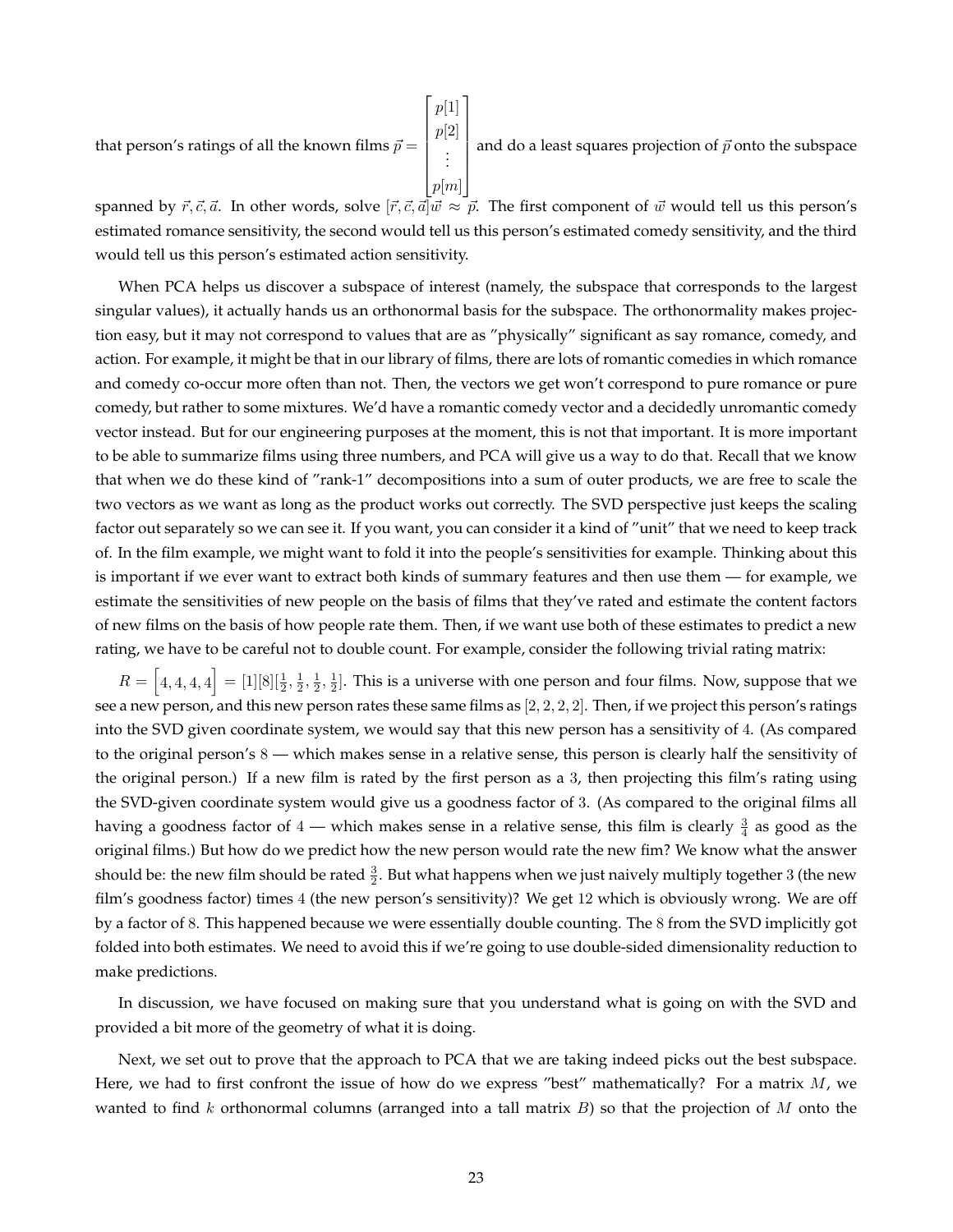subspace spanned by B is as good as possible. This projection is  $BB^T M$  and so the residual matrix is  $M BB<sup>T</sup>M$ . We would like this residual to be small, but what does small mean for matrices? We need a natural norm for matrices that treats them like a big array of numbers. It turns out that the Frobenius norm does this:  $||M||_F = \sum_i \sum_j |m[i][j]|^2$ . We showed that  $||M||_F = ||M^T||_F$  and furthermore, if U had orthonormal columns, that  $||UM||_F = ||M||_F$ , paralleling the story for vectors. Similarly, if V is square and has orthonormal columns, then  $\|MV^T\|_F = \|M\|_F$  as well.

Once we had linearization of nonlinear functions in our toolkit, we became empowered to revisit the question of classification — taking data and returning a discrete label for it. For example, taking audio samples and returning which word was being said (as you will do in lab) or in the spike-sorting example above, Here, we used simple examples to illustrate how we can conceptually think about classification as being done at different levels of complexity:

Classification by means — this is what you do in lab. You just choose the average of all the examples of a particular category as the paradigmatic example of that category, and then classify any new point based on which of these centers it is closest to. In the binary case (where there are two categories), this turns into finding the perpendicular bisector of the two means and then seeing which side of that hyperplane we are on. Classification by least squares: Here, we never compute the means of each category. Instead, we just directly look for the appropriate "perpendicular bisector" of the data points themselves. This can be done by giving each of one category the label  $y_i = +1$  and each of the other category the label  $y_i = -1$ . At that point, we can ask least squares to fit these labels using the measurements  $(1, \vec{x}_i)$ . Here, the 1 is added to allow the perpendicular bisector to go through something other than the origin. Classification by least-???: The least-squares approach is nice to implement, but it has a bizarre behavior from an engineering point of view. If there are points that are very far from the (correct) boundary but are well within their home territory, least-squares will try to move the boundary to make these points closer to it. This is because least squares doesn't like deviations from +1 or -1 in either direction, whereas we as engineers would be fine if some points that were nominally marked as  $y_i = +1$  actually were getting  $\vec{w}^T\vec{x}_i$  that were much bigger than 1. Positive is positive — we're not making any mistakes because of this. This requires using a penalty function that is not squared-loss, and it turns out that we can do this and still keep essentially the same computational simplicity as least-squares because we can use linearization ideas repeatedly.

The key tool that we developed for dealing with (3) above was the concept of the second derivative of a scalar-valued function with respect to a vector-valued argument. This allowed us to approximate a function locally as a quadratic:  $f(\vec{w_0} + \vec{\delta w}) \approx f(\vec{w_0}) + \frac{\partial f}{\partial \vec{w}}|_{\vec{w_0}}$ row vector  $\vec{\delta w} + \frac{1}{2} \vec{\delta w}^\top \quad \frac{\partial^2 f}{\partial \vec{w} \partial \vec{w}}|_{\vec{w}_0}$ square matrix  $\vec{\delta w}$ . Here the matrix  $\frac{\partial^2 f}{\partial \vec{w} \partial \vec{w}}|_{\vec{w}_0}$ 

is filled with the second partial derivatives  $\frac{\partial^2 f}{\partial w[h]\partial w[g]}|_{\vec w_0}$  with respect to the components of  $\vec w$ . By doing this local 2 expansion in the context of function  $f(\vec{w}) = \sum_{i=1}^m c^{\ell_i}(\vec{x}_i^\top \vec{w})$ , we massaged the problem into a least-squares type problem that we know how to solve as long as the second derivatives of the  $c^{\ell}$  functions were positive. This allowed us to iteratively solve.

The natural non-quadratic loss functions that we considered were exponential loss where  $c^+(p) = e^{-p}$  for points that had a positive label and  $c^-(p) = e^p$  for points that had a negative label. This loss successfully ignored correctly classified points that were well within their designated region, but got overly obsessed over points that were incorrectly classified because their losses were huge. To mellow out the loss, we were inspired by the behavior of Bode plots on a log-log scale to consider  $c^+(p) = \ln(1 + e^{-p})$  and  $c^-(p) = \ln(1 + e^p)$ . The logarithm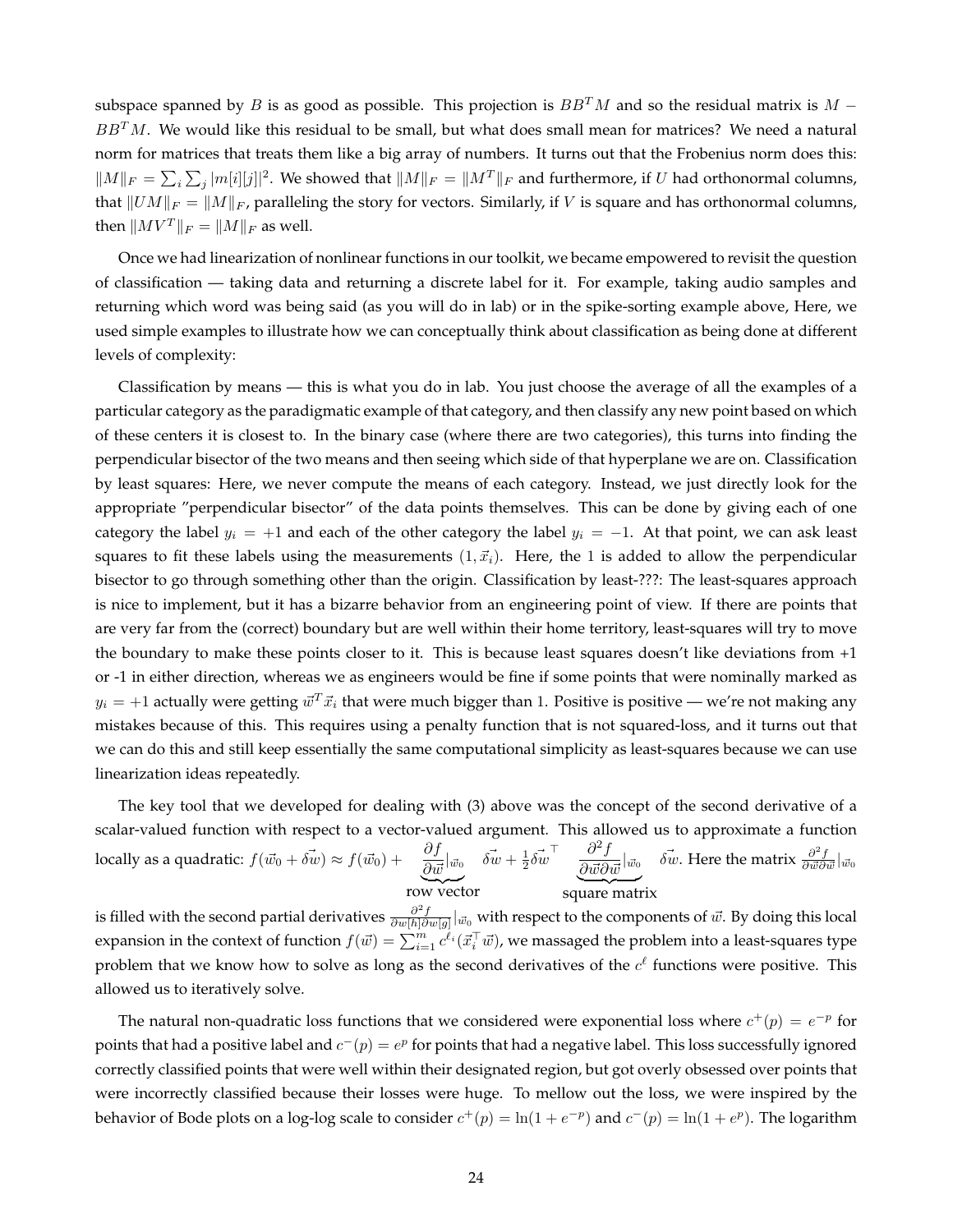doesn't interfere with the cost function's ignoring of well classified points while it does mellow out the obsession over incorrectly classified points because  $ln(1 + e^p) \approx p$  when p is large. This essentially linear-type behavior makes the second-derivative small instead of being explodingly huge.

These iterative least-squares algorithms can be reconceptualized as having an implicit approximation for the entire function  $f(\vec{w})$  as a patchwork of local quadratic approximations. However, this global approximation for f is never fully computed, and instead, the algorithms proceed in the style that you saw in 61A when you learned about iterators and streams — the approximation was evaluated as needed where it was needed. It turns out that there is also value in having explicit global approximations for functions of interest.

We were motivated by the desire to reduce the rate at which we take samples in our brain-machine interface. A similar issue arises in the GPS application that you saw in 16A — we want to compute our position to within a few meters, but the speed of light is so fast that we don't want to have to take samples every ten nanoseconds so that we can maximize the correlation at that resolution. We would prefer to take samples more infrequently and be able to figure out what was happening in between the samples we took, even though we didn't take those samples. In the case of the brain-machine interface, we know that we are going to be projecting down to a lower-dimensional subspace anyway. So why not take fewer samples? But how? What can we count on? Our wish is to globally approximate the time-waveform that we are sampling under the assumption that it is nicely behaved. What do we mean by nicely behaved? Clearly, we don't want it to have lots of interesting things happening in-between the samples that we do take — if that were happening, we would definitely be missing something. We want it to be predictable, and one way of understanding that at an intuitive level is that we hope that the waveform isn't too "wiggly" — if there were lots of surprising twists and movements that happened at a very fine time-scale, it would probably be hopeless. At the same time, we want to have an approximation that we know how to do — in terms of familiar things.

Fortunately, polynomials are something that we are quite familiar with from our understanding of local approximation by Taylor series, and just generally from years of exposure in high school, etc. Polynomials also have a connection to "wiggliness" in our intuition — a quadratic can have one turn, a third-degree polynomial can have two turns, a quartic can have three turns, a quintic can have four turns, and so on. So we decided to start by considering polynomials.

We can immediately set up the problem of global approximation by a degree-at-most  $k$  univariate polynomial as a least squares problem that we allows us to learn from  $m>k$  data points  $(x_i,y_i).$  We have seen this before in 16A when it was demonstrated to us how the orbit of Ceres was reconstructed from measurements. However,

| there is a technical condition — how do we know that the resulting feature matrix $D = \begin{bmatrix} 1 & x_1 & x_1^2 & \cdots & x_1^k \\ 1 & x_2 & x_2^2 & \cdots & x_2^k \\ \vdots & \vdots & \vdots & \ddots & \vdots \\ 1 & x_m & x_m^2 & \cdots & x_m^k \end{bmatrix}$ |  |  |  |
|------------------------------------------------------------------------------------------------------------------------------------------------------------------------------------------------------------------------------------------------------------------------------|--|--|--|
|                                                                                                                                                                                                                                                                              |  |  |  |
|                                                                                                                                                                                                                                                                              |  |  |  |
|                                                                                                                                                                                                                                                                              |  |  |  |
|                                                                                                                                                                                                                                                                              |  |  |  |

actually has full column rank — i.e. linearly-independent columns? We need that to compute  $(D^\top D)^{-1}$  along the way to getting  $\hat{\vec{a}} = (D^{\top}D)^{-1}D^{\top}\vec{y}$ . Here, we used the easy way to show this — we followed the spirit of changing coordinates. The easiest matrix to verify linear-independence of columns is the identity matrix. So, we want to rethink our representation of a generic degree-at-most- $k$  polynomial instead of being  $\sum_j a[j]x^j$  as instead being  $\sum \tilde{a}[j] \ell_j (x)$  where the  $\ell_j (x)$  are some different set of degree-k polynomials. For computing  $\vec{a}$  we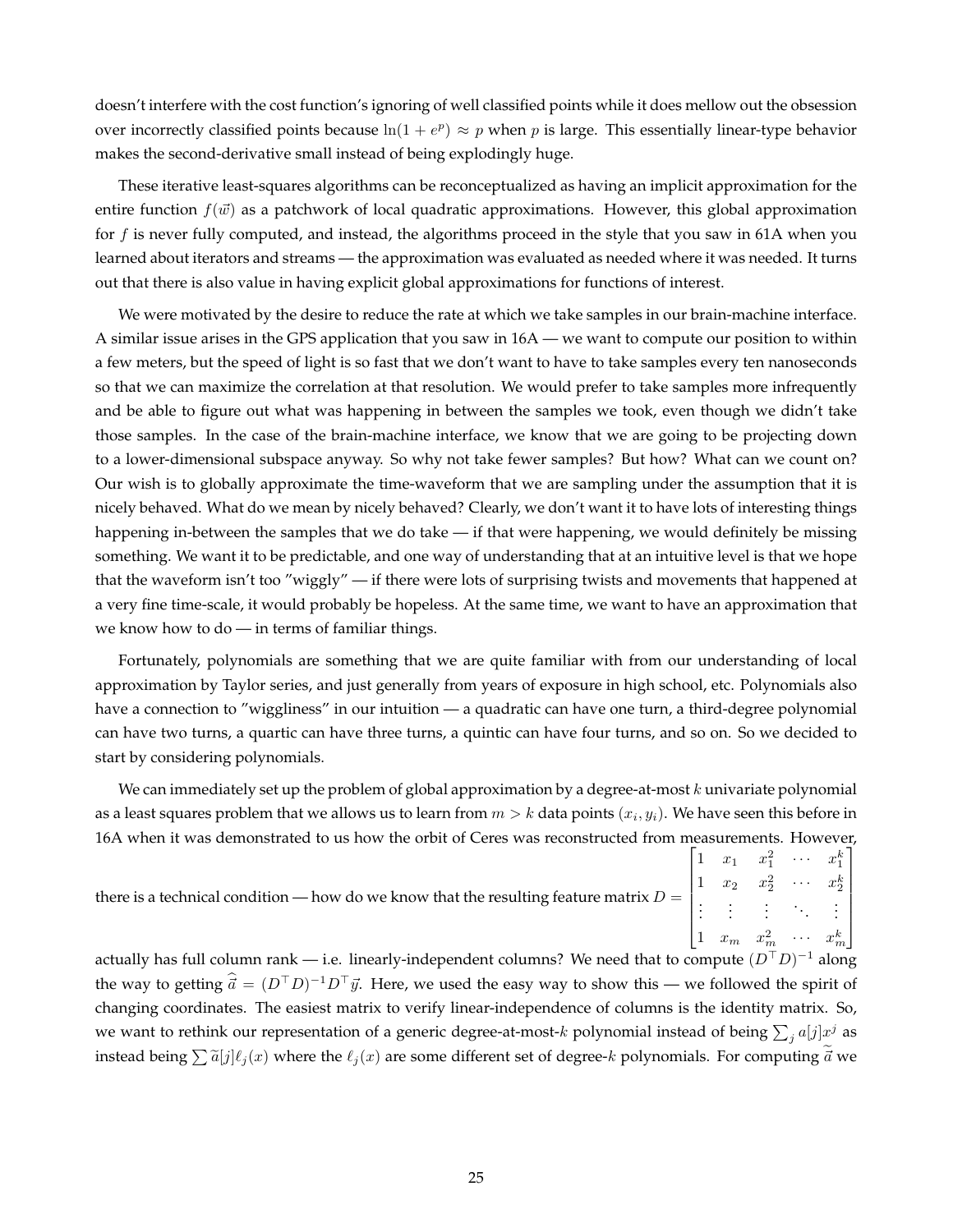would instead have to compute 
$$
\widetilde{D} = \begin{bmatrix} \ell_1(x_1) & \ell_2(x_1) & \ell_3(x_1) & \cdots & \ell_{k+1}(x_1) \\ \ell_1(x_2) & \ell_2(x_2) & \ell_3(x_2) & \cdots & \ell_{k+1}(x_2) \\ \vdots & \vdots & \vdots & \ddots & \vdots \\ \ell_1(x_m) & \ell_2(x_m) & \ell_3(x_m) & \cdots & \ell_{k+1}(x_m) \end{bmatrix}.
$$
 Let's truncate this to the first

 $k + 1$  rows and just consider  $m = k + 1$ . In that case, the matrix D is square and we want it to be the identity. This means that we want  $\ell_i(x_i) = 0$  if  $i \neq j$  and  $\ell_i(x_1) = 1$ . Setting a polynomial to have zeros where we want is easy, we just consider  $\prod_{j\neq i}(x-x_j).$  Getting it to be 1 where we want is also easy since that is just normalization, giving us the Lagrange polynomials  $\ell_i(x) = \frac{\prod_{j \neq i}(x - x_j)}{\prod_{j \neq i}(x_j - x_j)}$  $\frac{\prod_{j\neq i}(x-x_j)}{\prod_{j\neq i}(x_i-x_j)}$ . These are clearly degree *k* since  $x^k$  is the leading term when one multiplies together k terms of the form  $(x-x_j)$ . Writing out the Lagrange polynomials in terms of the original monomials  $\ell_i(x) = \sum_{j=0}^k \beta_{i,j} x^j$  tells us that the columns of  $\widetilde{D}$  are a linear combination of the columns

of *D*. In particular 
$$
DB = \widetilde{D} = I
$$
 where  $B = \begin{bmatrix} \beta_{1,0} & \beta_{2,0} & \cdots & \beta_{k+1,0} \\ \beta_{1,1} & \beta_{2,1} & \cdots & \beta_{k+1,1} \\ \vdots & \vdots & \ddots & \vdots \\ \beta_{1,k+1} & \beta_{2,k+1} & \cdots & \beta_{k+1,k+1} \end{bmatrix}$ . Thus  $B = D^{-1}$  and so *D* is

invertible and hence has linearly independent columns.

This is great. It not only tells us that we can run least-squares in principle, it also gives an explicit way to interpolate a degree-at-most- $k$  polynomial given  $k+1$  data points. We just use  $\widehat{f}(x) = \sum_{i=1}^{k+1} y_i \ell_i(x)$  as our approximation. So what more needs to be said? In the context of recording samples from a continuous-time waveform, there is one issue. We need to pick the  $x_i$  that we use for polynomial interpolation. If we sample regularly every  $\Delta$  seconds, one choice for  $x_i$  could be the actual time  $i\Delta$  that the sample was taken. Alternatively, we could also normalize the entire block of  $m$  samples to correspond to  $x_i$  between  $0$  and  $1$  by using  $x_i = \frac{i}{m}$  and use zero-indexing for  $i$ . However, it is here that we encounter a devastating practical roadblock — this simply doesn't work in practice when  $k$  gets even moderately large (like 30-ish). This is because monomials like  $x^20$  are very bad behaved on the real axis. Adopting the metaphor from the story of Goldilocks and the Three Bears: the region between (−1, +1) is "too cold" — raising a number in there to a high power makes the result very close to zero. The region  $|x| > 1$  is "too hot" — raising a number there to a high power makes the result enormous. This just doesn't work out well with the finite precision arithmetic that our computers do. The problem is that the "Goldilocks Zone" of "just right" is too small on the real axis — only the two numbers +1 and -1 have  $|x| = 1$ .

To resolve this issue, we must free our mind and abandon the desert of the reals. Polynomials are perfectly well defined and well behaved over the complex plane, so why not take advantage of the plentiful room on the unit circle! If we restrict attention to  $x = e^{j\theta}$ , the monomials are all very well behaved.  $x^k = (e^{j\theta})^k = e^{jk\theta} =$  $cos(k\theta) + j sin(k\theta)$ . Over the natural domain  $[0, 2\pi]$ , these functions still have our desired control of "wiggliness" — the higher  $k$  gets, the more wiggles can happen. But nothing blows up to infinity or decays to close to zero. This suggests that we should instead pick  $x_i = e^{j\frac{2\pi i}{m}} - m$  evenly spaced points on the unit circle. Polynomial interpolation will work here and we will get a global approximation of the function that we want. Least-squares is what we want to work, but here, we need to understand how to do projections of complex vectors, and this requires figuring out how to define the complex inner product.

It turns out that it is natural to define  $<\vec a,\vec b>=\sum_i a[i]\overline{b[i]}=\vec b^* \vec a$  where  $\vec b^*$  is the conjugate transpose — take the transpose, and then complex conjugate everything. This way, the projection of  $\vec{a}$  onto the vector  $\vec{b}$  remains  $<\!\vec{a},\!\vec{b}\!>$  $\frac{<\vec{a},\vec{b}>}{<\vec{b},\vec{b}>}\vec{b}$  as it was in 16A. Discussion section walked through this in more detail.

With the complex inner-product in hand, we could handle projections onto a standard monomial basis of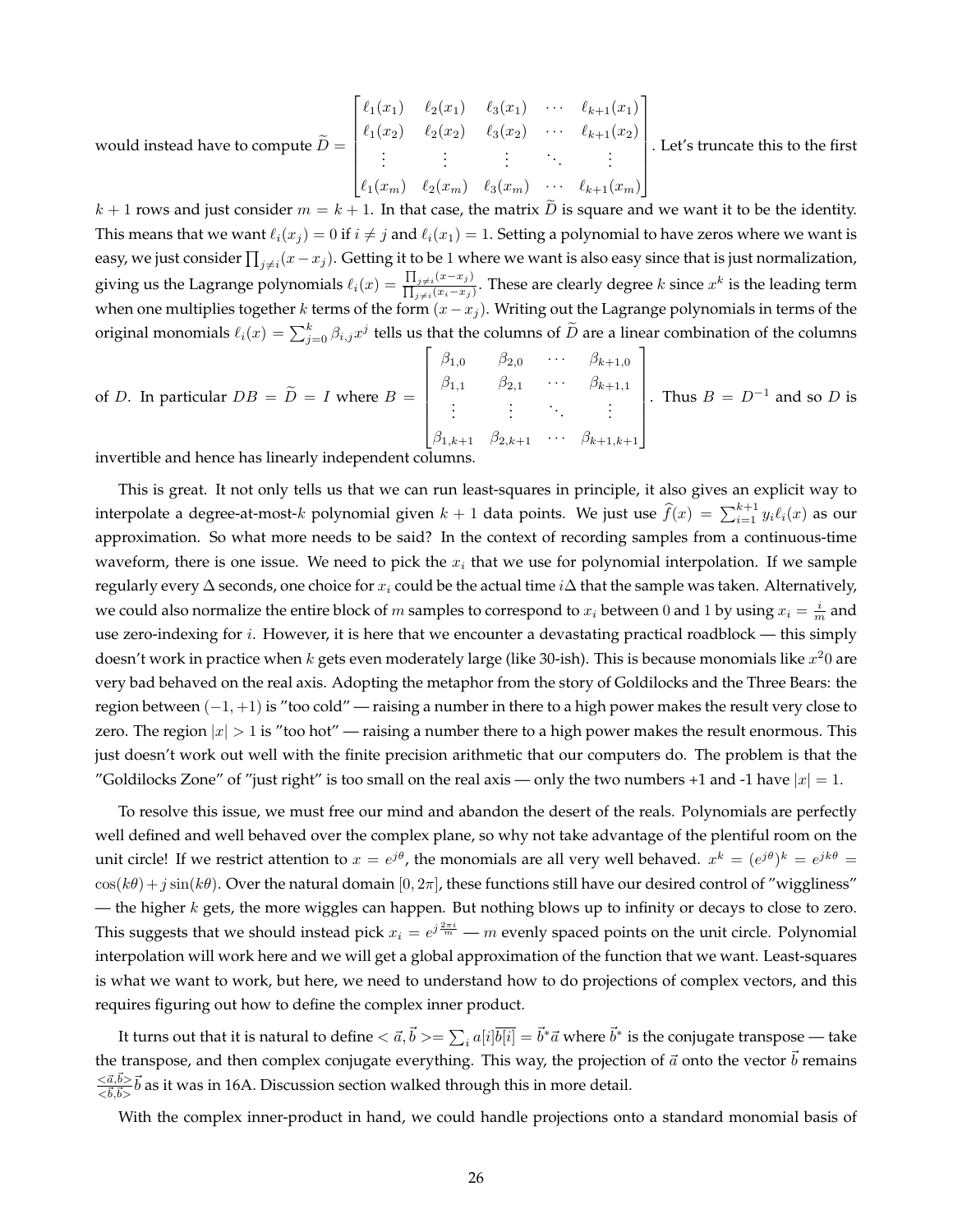degree k polynomials represented by their evaluations on the  $m$ -th roots of unity — corresponding to our  $m$ data samples. If we look at  $B=[\vec b_0,\vec b_1,\cdots,\vec b_{m-1}]$  where  $\vec b_k[i]=(x_i)^k=e^{j\frac{2\pi ik}{m}}$ , this is a basis for the entire space of  $m$ -dimensional complex vectors because it inherits that property from its basic polynomial nature since all the evaluation points are distinct. However, a direct calculation shows that  $\langle \vec{b}_k, \vec{b}_\ell \rangle = 0$  if  $\ell \neq k$  and  $\|\vec{b}_k\| = \sqrt{m}$ . So they are all orthogonal to each other, and if we defined  $U=[\vec u_0,\vec u_1,\cdots,\vec u_{m-1}]$  where  $\vec u_k=\frac{1}{\sqrt{m}}\vec b_k$ , then this would be an orthonormal basis. The U basis is called the orthonormal Discrete Fourier Transform (DFT) basis and the *B* basis is called the polynomial-style DFT basis. Another normalization  $\frac{1}{m}B$  is called the classic/traditional DFT basis, but we aren't going to cover that one. The important thing is that the orthonormality of  $U$  also lets us  $\lceil$ 1

 $f[0]$  $f[1]$ . . .  $f[m-1]$ 

 $\begin{array}{c} \begin{array}{c} \begin{array}{c} \end{array} \\ \begin{array}{c} \end{array} \end{array} \end{array}$ 

easily compute the inverse of B as  $\frac{1}{m}B^*$ . At this point, it is easy to take a sequence of samples  $\vec{f}$  = 

and find a sequence of coefficients  $\vec{F}==$  $\lceil$   $F[0]$  $F[1]$ . . .  $F[m-1]$ 1  $=\frac{1}{m}B^*\vec{f}$  for it.

The question is just, how do we use this sequence  $\vec{F}$  to interpolate the samples  $\vec{f}$ . If we identify the *i*-th point in the vector  $\vec{f}$  with the real number  $\theta_i = \frac{2\pi i}{m}$ , then we can think of  $f[i] = \hat{f}(e^{j\theta_i})$  where  $\hat{f}$  is the function that we have learned, parameterized by the  $\vec{F}$ . Then, we could query this function for any desired place in between (where we don't necessarily have an actually measured sample) by just evaluating  $\widehat{f}(e^{j\theta})$ .

There is a natural choice that comes from our motivation, let's use  $\widehat{f}(x) = \sum_{k=0}^{m-1} F[k]x^k$  — a straight-up degree  $m-1$  polynomial. This seems eminently reasonable, and since  $x^k$  over the m-th roots of unity evaluates to  $\vec{b}_k$ , and we used  $\vec{b}_k$  to build B, the polynomial will definitely interpolate all the data. There is just one practical oddity — when we use this approach for a real-valued set of samples (say we were measuring voltages in the brain), we will generally always get truly complex interpolations in between.

This behavior causes us interpretational difficulties — why is the interpolation hallucinating nontrivial imaginary components despite learning from data in which the imaginary components were always zero. These seems like a blatant violation of Occam's razor of always trying to learn the simplest possible pattern that is compatible with the data. So, we need to do something about this. If we are committed to the  $\vec{F}$ , our only option is to change the f somehow. But what freedom do we have? It is here that we notice an interesting ambiguity of sorts. The vector  $\vec{b}_k$  actually supports multiple back-stories. It turns out that because of the behavior of the *m*-th roots of unity — namely that raising any one of them to the power *m* gives us 1 — that  $\vec{b}_k = \vec{b}_{k+qm}$  for any integer (positive or negative)  $q$ . In the context of the DFT basis vectors, we can get a clean handle on this phenomenon, but it is actually universal across all machine learning settings — there are generally always infinitely many patterns that are compatible with any finite set of data. The fact that many functions can give rise to the same samples is referred to as "aliasing" — in an interested choice of terminology where we view the functions as the "names" that we invoke and the data samples that we have taken as being the object in front of it. Each object has many "aliases" and we want to summon forth the correct name for our purposes.

One interesting consequence is that  $\vec{b}_{m-1} = \vec{b}_{-1}$  which means that  $\vec{b}_1 = \overline{\vec{b}_{-1}}$  — they are complex conjugates of each other. So the  $\vec{F}$  that we learn from real data will always have complex conjugacy relationships built in. We can exploit this to get real interpolations. How? By snapping our fingers and changing the backstory for half